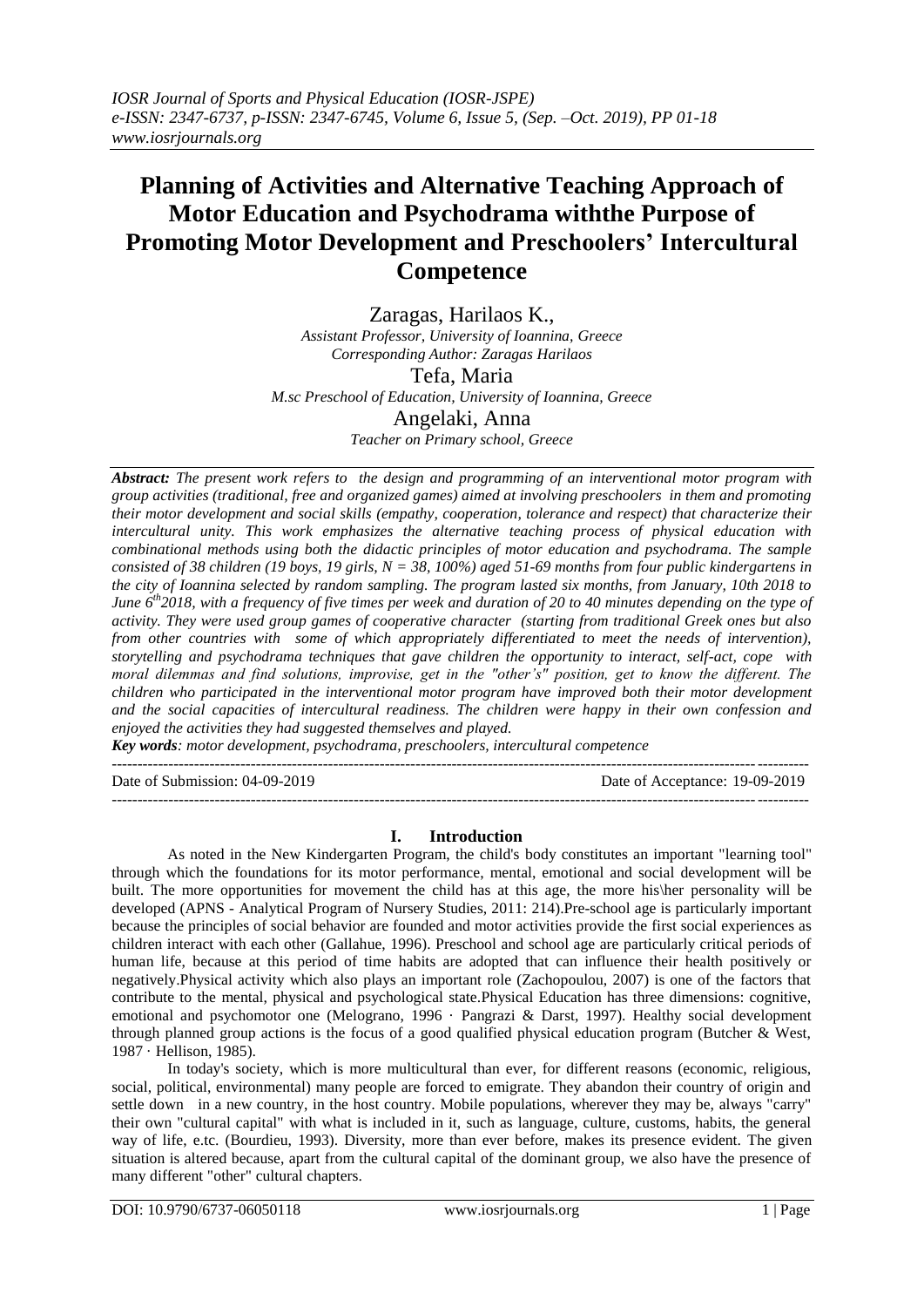# *Planning of Activities and Alternative Teaching Approach of Motor Education and Psychodrama with*

Human societies have been transformed into multicultural ones, a fact that affects every dimension in their personal, interpersonal and organizational level (Damanakis, 2005 · Fantini, 2000). The members of these societies while they are contacting either directly or indirectly, they interact communicate and are invited to cooperate and coexist, interdependently from each other (Bennett, 1998 · Dai & Chen, 2014 · Fantini, 2009). According to Gieb - Stuber (2010), in today's multicultural societies, we all inevitably face diversity and the different one. It is therefore extremely important for both natives and immigrants to develop those capacities that will allow them to constructively interact with diversity. As a result it is necessary to develop the intercultural competence of members of today's societies. A capacity built up by the linguistic ability and the knowledge, attitudes and skills that allow the individual to interact effectively with culturally and linguistically diverse people by developing harmonious relationships with them (Byram, 1997:141 · Hammer, 2015, 5).

According to Hatzihristou (2005), the new conditions are also reflected in the school community. Today's schools in almost all educational systems have a heterogeneous student population at all levels. These levels relate to the different needs of students, teachers, and the wider school community.

In Physical Education the children's different language and culture ceases to be a problem. On the contrary, this diversity can be exploited for the transmission of values such as equality, equality before the law (isonomy) and equal opportunities (Patsioura, 2008). According to Chepyator-Thomson (1994), Physical Education, due to its influence on the socialization and social orientation of students, can help reduce national discrimination and promote intercultural understanding. It can promote wider appreciation and understanding of the peculiarities of different cultural groups and lead to good interpersonal communication inside and outside the school environment (Sparks, 1994).

Swisher and Swisher (1986) emphasize that multicultural concepts used in a physical education program are more than just a game presentation because they help gain a social background by creating a knowledge base that informs that diversification in games but also in the students' culture is desirable. The game is a basic tool for the children's wholesome development, as it gives them opportunities to interact, to express and control their feelings, to develop symbolic functions and to understand the world (Doliopoulou, 2006: 132). It is the basic tool for the children's cognitive, linguistic, social and physical development (Bergen, 2002). The game also involves the body due to the manipulation of objects and due to certain types of intense interest associated with certain aspects of bodily stimulation (Winnicot, 2000: 101). According to Zimmer (2007, 88), the game is the most important activity for children with which they perceive the world, build relationships with other people and get to know themselves. Through the game, creativity and imagination are developed, and the ability to solve practical and social problems is enhanced. Children learn to interact with others and exercise their social behavior.

In view of the above, we believe that physical education in kindergarten with its means can contribute not only to the child's motor development, but also to the strengthening and improvement of skills such as cooperation regardless of gender, ability or nationality (Kellis, 2011 · Nikopoulou, 2006) empathy and attitudes, such as tolerance and respect for diversity (Grimminger-Seidensticker & Mohwald, 2016). Qualifications necessary for all members of modern multicultural societies. The school is called upon to address the problems of school and social inclusion for children of different social and cultural groups living in multicultural societies and thus to develop the appropriate school environment for the functional cohabitation and education of the native and foreign pupils. Such teaching interventions can help in this direction and should be applied at all levels of education since intercultural competence is a lifelong, developmental process that is constantly evolving and there is no point in someone's arguing that he/she holds it to the highest degree (Barrett, Byram, Lazar, Mompoint-Gaillard & Philippou, 2013). Also the bibliographic review highlighted the lack of similar studies in nursery school children.

#### **Purpose and assumptions**

This work aims at planning and programming, namely, setting up, building and the periodic program of implementation of an intervention program with alternative physical education activities combined with the psychodrama method. The aim of these activities is to promote the motor development and social capacities of intercultural pre-school children. This work will present the method, activities, and periodic intervention planning for early childhood children, that is children attending kindergarten.

Traditional games from Greece and other countries and their variations are suitable for the implementation of methods of physical education in kindergarten. Also, narrative and storytelling techniques, and role playing in group physical education activities are appropriate for early childhood as they support the preschooler's smooth integration into the group and its socialization and develop his/her skills, at that age (Zaragas, 2016:107 · Spanaki, 2014).

The research case was therefore that:

 $\triangleright$  The intervention program will engage and combine appropriately the teaching principles of motor education and the principles of psychodrama, and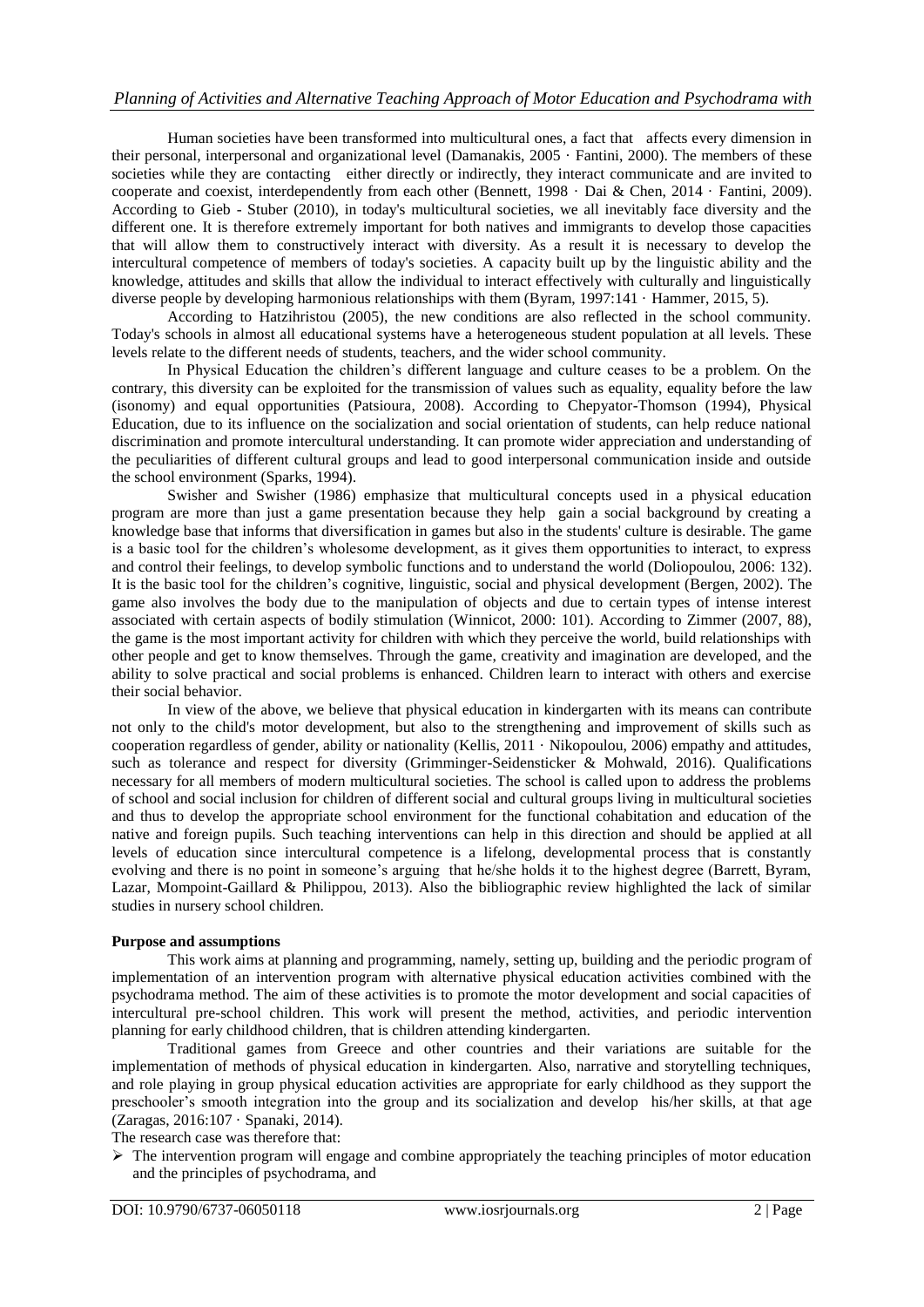$\triangleright$  The intervention program will appeal to children.

## **Conceptual definitions**

The most interesting feature of development is the rapid transformation of a seemingly dependent by adults and motionless child into a child that overflows with energy, grows and changes at an impressive pace, which may one day become more skillful, flexible and physically taller than his/her parents. During the first year of life, his independence is growing more and more. An external characteristic for this growing independence is the child's motor performance and behavior.

*Motor development* is the lifelong progressive change in the motor behavior, which takes place under conditions of interaction between the requirements imposed by the individual's actions, the individual's biological potentials and the environment. It is a continuous process that is related to age but however it is not determined by it and it leads from a clumsy and simple performing of physical movement to skillful, complex and effective one. (Haibach-Beach, Reid &Collier, 2018).

*Motor education* is defined as the guided, supervised, regular hours of movement (exercise time) programmed by the educators, but remains open to children's ideas and interests (Zimmer, 2007, 137).

*Physical educationactivities* are those prepared by the educator according to the conditions of the space and the sports equipment but they are selected or not by the children according to their interests and needs. These are open motor activities in which the educators are present, but children may not be involved in the game (free play in a well- prepared environment, Zimmer, 2007, 137).

*Intercultural Competence* is not the only definition, but various other terms are also used to describe this broad concept. Some of these are: multicultural competence, cross cultural adaptation, intercultural sensitivity, global competence, cross-cultural communication, cross-cultural efficiency, cross-cultural awareness, international competence, intercultural communication competence (Deardoff, 2004:32). Each term has a slightly different meaning, but they all refer to the broad concept of Intercultural Competence (Deardoff, 2011).

According to the Council of Europe, Intercultural Competence is a basic precondition for peaceful coexistence and refers to the ability of individuals to understand others and to be able to communicate in different cultural contexts. Therefore, education that aims at developing and enhancing the above mentioned capacity can contribute towards peaceful coexistence (Barrett, Byram, Lazar, Mompoint-Gaillard, & Philippou, 2013, 2). Deardoff (2010, 87-88), notes that intercultural competence is the ability of an individual to communicate effectively and appropriately in intercultural situations based on specific skills, attitudes and knowledge. Additionally, to be able to adapt his\her behavior to other cultural contexts, to see through multiple perspectives and be flexible (Deardoff, 2010, 90).

In Greek bibliography V. Pantazis (2004) refers to intercultural completeness, a concept that includes knowledge, skills and attitudes such as: communicative ability, empathy, openness, and flexibility, tolerance to the different, ability to overcome conflicts, self-reflection and creativity. Palaiologou and Evangelos (2003: 94) argue that intercultural competence is the effective management of diversity and is linked to the development of specific attitudes and skills relating to the personal, the cognitive and the empirical field.

Psychodrama in Psychotherapy (Matsumoto, 2015) is referred to as an approach in which individuals create games from their internal conflicts and use the dynamics of the game and the presence of others to resolve them. Usually, the person whose problem is subjected to procession plays a protagonist role, while the other people under treatment play other roles and the therapist acts as a coordinator.

According to Moreno (1936), man exists in what he does and not in what he hides, spontaneity generates genuine, living values, often hidden under official values that no one believes (Riga, 1990).

Psychodrama is defined as a way of practicing life without imposing punishment for mistakes (karp, Holmes, Bradshaw -Tauvon, 2002). The action that takes place within a group is a way of seeing one's life as it evolves. It is a way of experiencing what has happened and what was not done at any given moment. All scenes are performed here, even if a person wants to play something from the past or something in the future. The team plays a part of life, as seen through the eyes of the protagonist or the topic of the session. The personal portrayal of truth by the protagonist can be revealing to someone else who is watching, who can see himself reflected in the attempt to express something that is real (karp, Holmes, Bradshaw -Tauvon, 2002).

#### **Sample**

The sample consisted of 38 children (19 boys, 19 girls,  $N = 38$ , 100%) aged 51-69 months from four public kindergartens in the city of Ioannina selected by random sampling. Children ( $N = 38, 50\%$ ) attended the intervention program with activities designed specifically to meet the goals and requirements of the research. All the children were checked regarding the factor of their engagement in regular afternoon sports. Afterwards, such cases of children were excluded and so in the sample of this work, no child was involved in regular evening sports.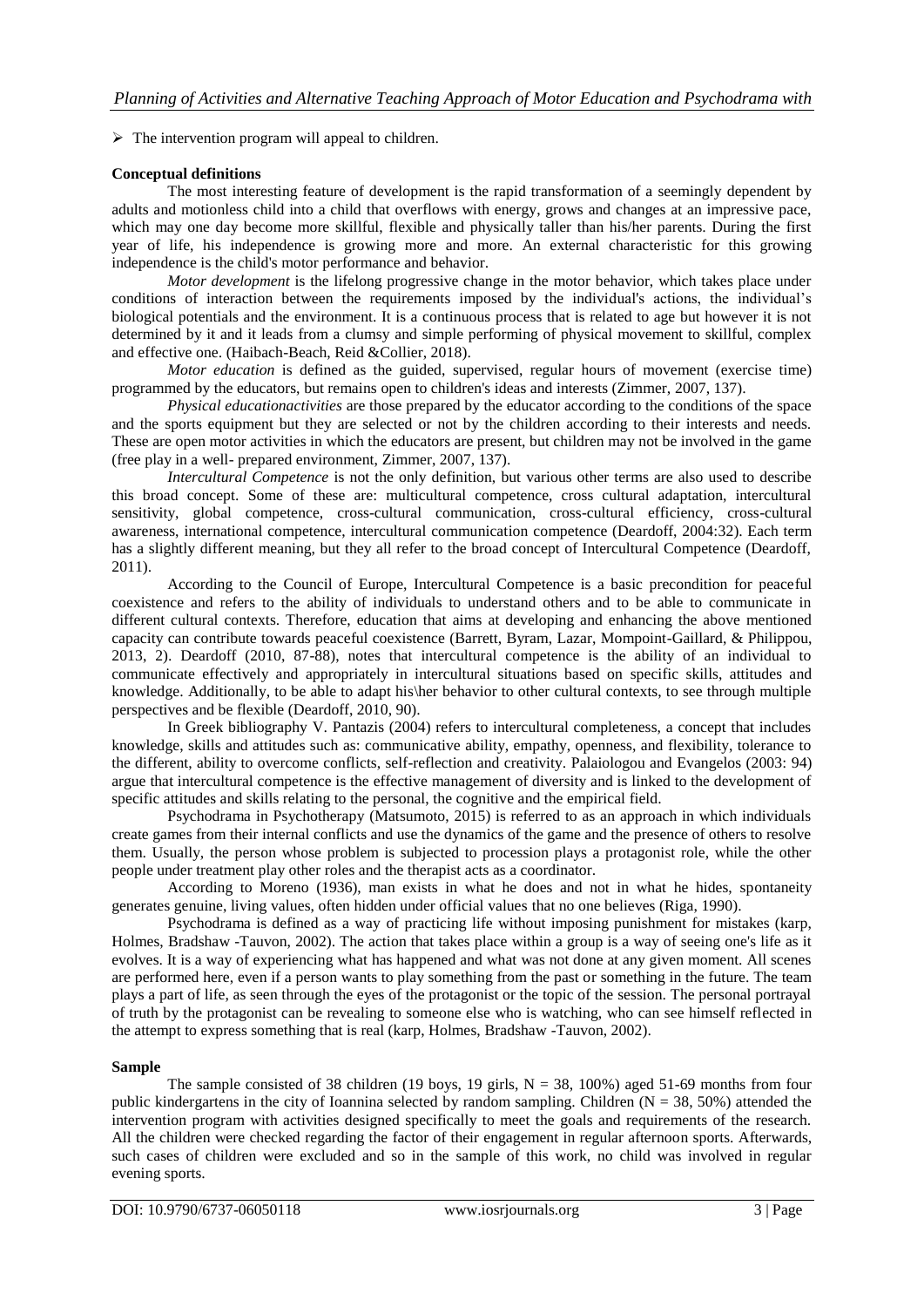# **Method, design, process**

The current incidents of the children's environment from the influx of Syrian refugees to Greece through the sea (Aegean Sea) and the live TV news was a state and reason for the design of a long-term motion program. The design of the present work is flexible and open, based on children's existing knowledge of the present situation, with a view to broadening the children's abilities both in terms of mobility and socially. In order for the program to be considered successful, children should be able to juxtapose with each other by moving themselves, with their peers and the physical and material environment. This goal can be achieved only if the teaching principles of Pedagogy are taken into account, such as:

- $\triangleright$  Activities should be geared to the children's interests and capabilities (suitability for children),
- $\triangleright$  Activities should be open to the children's occasional preferences,
- $\triangleright$  There should be free (voluntary) participation of children in activities,
- $\triangleright$  Activities should emerge from the world of children's immediate experiences (empirical orientation, role plays, and symbolic games);
- $\triangleright$  There should be freedom of decision in children's decisions, that is to say, children have the choice of whether to participate or to take on specific roles or whether they will prefer a game-object or something else,
- Action through personal driving forces constitutes the prerequisite for the children's development of «I".

Children, in this way, according to Zimmer (2007, 151), acquire the ability to take initiatives, but also to be responsible for their actions.

According to Theodorakis, Benetos, Kofou, & Zisi (2008), teaching models can be applied in the course of physical education that will create a learning environment that supports respects and enhances diversity, gives equal learning opportunities and develops the personal and social responsibility of all students. Non-competitive games, collaborative games, traditional games, music and dances from each country are some of the tools for achieving the goals of intercultural education. According to N.A.S.P.E. (2002) an integrated physical education program should include:

- $\triangleright$  Motor elements: basic motor skills (static, handling, movement ones) and elements of physical fitness (health-skillfulness);
- Cognitive elements: perceptual-motor learning and learning of concepts,
- $\triangleright$  Mental elements: development of self-image and positive socialization.

Psychodrama is also a form of theatrical art with a purely pedagogical character. It is a complex process that is achieved through theatrical techniques and actions. Through the axiom of drama, "I'm in the other's place," the student in role is the one who will reveal the "other" and at the same time will expose himself/herself to the chance of understanding the unknown in a better way. An experience that gives the student the opportunity to experience scenes of everyday life and the security of the dramatic framework to make decisions and make choices to deal with the consequences of his/her choices (Sexton, 2007: 29-30).

The words students will say come from action, the characteristics of which can change during improvisation. They have the opportunity to create characters and relationships, learn to observe, think from the point of view of someone else. The theater thus gives pupils the opportunity to get in touch with the diversity, to identify themselves emotionally which means to gain empathy, that is to be ready to accept new roles, placing themselves in the position of Others without losing their identity (Lembesis , 2006: 136).

The role of theater in education with its power and interactivity ought to develop intercultural competence (Alkestis, 2008). As an empirical learning factor, it provides the possibility of empathy understanding through emotional identification with the hero or the heroes and the testaments of his or her life (Schewe, 1998). Empathy, reflection, cooperation, solidarity and synergy are powerful intercultural and inclusion tools that can be acquired or strengthened by pupils through the theater (Papadopoulos & Gleni, 2014).

Psychodrama has an educational, therapeutic and psycho-sociological dimension (Riga, 1990). It permits the person to understand the role played at a given moment or the situation and the interactional relationships created between the members of the group or its social position (social appreciation) in it. What usually happens "here and now" to the group is explored and explained both by the personal, historical dimension of the individual's life and by the collective social life of the group. It is the individual's search for the truth and of the "other" by a group of people who freely discuss their problems, represent them and make them reflect, taking a distance from the way in which they live in reality. This improvisation, the representation to resolve the conflicts of the past, present or of the future difficulties, has a healing and educational dimension (Riga, 1990). The emotional appeal of the individual's problem to the other members of the group helps him/her to cope with his problem in a better way. Once a person's problem becomes a problem for the group, participants are actually members of a group where everyone has the opportunity to express their spontaneous self-expression during the session, the group meeting which goes through different stages (Karp, Holmes & Bradshaw-Tauvon, 2002), among which the main ones are: a) the warming up of the group; b) the investigation of the problem of the main protagonist (the person experiencing the problem); c) the emotional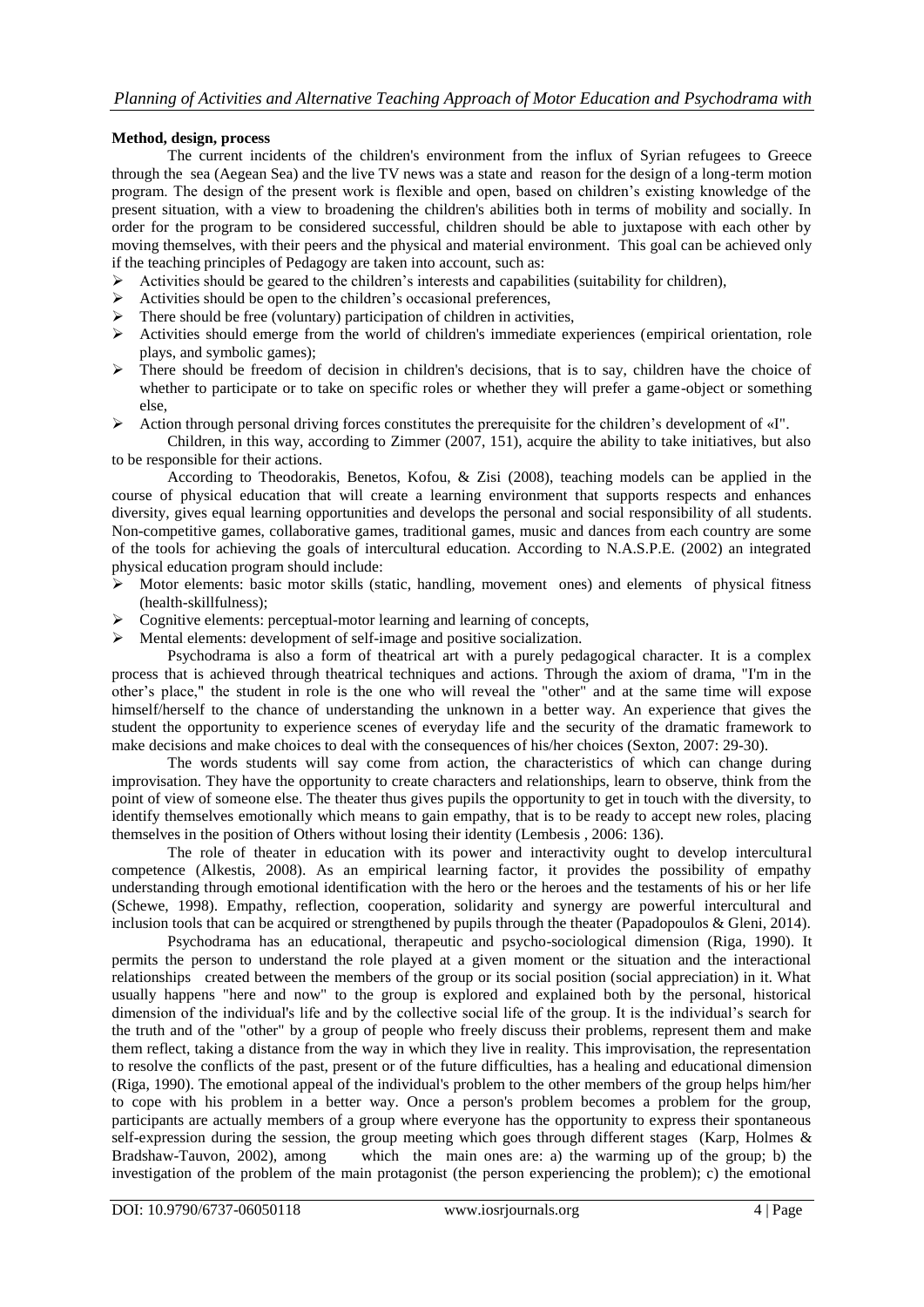impact of psychodrama (problem ) to the other members of the group, and (d) processing for educational purposes. Processing is the cognitive rebuilding of the session, which helps all members of the group understand the process from scene to scene, from one intervention to the next one during the session.

The necessity to develop the intercultural competence of all pupils, regardless of their origin, sets new demands on the quality of the educational work provided (Efstathiou, 2008). This fact necessitates changes in a variety of educational settings so that modern teaching and learning is free from ethnocentrism and negative images of the "other" and can exploit the cultural capital of all students, always accompanied by the application of flexible learner-centered methods through which children acquire an active role in the acquisition of knowledge (Keysidou, 2008:7).

All the above imply a differentiated role of the teacher, who is invited to develop teaching interventions that will contribute to the improvement of the educational work (Keisidou, 2008:7). Didactic intervention is defined as an organized set of procedures aimed at teaching specific academic and social skills to all students in order to improve their functionality over a particular problem (Howell, 2014). A didactic intervention should be well-designed, should be applied for many teaching hours, should aim at changing the behavior of all students, and constitute a set of processes rather than an individual teaching strategy (Howell, 2014).

Taking into account the above mentioned program, this specific program lasted six months, from January 2018 to June 2018, at a frequency of five times a week and duration of 20 to 40 minutes depending on the type of activity. We mainly used group games of co-operative type (starting from traditional Greek ones and from other countries, some appropriately differentiated to meet the needs of intervention), storytelling and playdrama techniques and educational drama that gave children the opportunity to interact, self-act , to deal with moral dilemmas and find solutions, improvise, get into the "other's" position, get to know the different. Some activities, especially group games, were repeated in the third lesson each week after a discussion with the children.

In the area of kindergarten the game has always been a dominant teaching tool. All the curricula of the kindergarten (PD 494 / 5-7¬1962, Presidential Decree 476 / 31-5-1980, Government Gazette 132, Presidential Decree 486/1989-Φ. EC 208 A), the A.P.N.S and the New Pre-Kindergarten curriculum emphasize the game stressing its important role in the child's development and learning process.

Mead (1972) argues that in the group game they appear all those important factors and mechanisms that help the participant socialize. Within the group game the individual forms his complete "self", forming the "I" that is the socially shaped self, the one that is founded upon the attitudes and demands of the society as a whole and it is recognized by this whole. Children benefit from working with peers and the conviction that they belonging to the group. They develop a positive sense of identity but also respect for others (Doliopoulou, 2006, 132-133). According to Winnicot (2000), children are able to manifest all of their personality. And only when the individual is creative, he/she indeed discovers himself /her.

| Table 1: the four implementation and evaluation phases of the Intercultural Preparedness and Growth |  |
|-----------------------------------------------------------------------------------------------------|--|
| Intervention Program                                                                                |  |

|                       | Discussion with children (dialogue)                                                                      |
|-----------------------|----------------------------------------------------------------------------------------------------------|
| 1 <sup>th</sup> Phase | We ask kids [diagnosis assessment, see what they do not know]                                            |
|                       | The children propose (play, paint, explore, go out, do races)                                            |
| 1 <sup>nd</sup> Phase | Design: cognitive fields (physical education, history, folklore, geography, language, mathematics). Time |
|                       | sequence of activities                                                                                   |
| 3 <sup>rd</sup> Phase | Implementation of the program                                                                            |
| 4 <sup>th</sup> Phase | Evaluation                                                                                               |

| Table 2: Periodical table of a semester programming activities of kinetic education with a frequency of |  |  |
|---------------------------------------------------------------------------------------------------------|--|--|
| meetings five times a week from twenty to forty minutes.                                                |  |  |

|                  |                   | <b>JANUARY 2018</b> |                 |                 |                 |                   | <b>FEBRUARY 2018</b> |                 |                 |
|------------------|-------------------|---------------------|-----------------|-----------------|-----------------|-------------------|----------------------|-----------------|-----------------|
| <b>DAYS</b>      | $\blacksquare$    | $2^{ND}$            | 3 <sup>RD</sup> | 4 <sup>TH</sup> | $5^{\text{TH}}$ | $\blacksquare$    | $2^{ND}$             | 3 <sup>RD</sup> | $4^{\text{TH}}$ |
| <b>MONDAY</b>    |                   | 1.a                 | 4               | 8               | 11.a            | 14                | 18.a                 |                 | 22.a            |
| <b>THUSDAY</b>   |                   | 1.b                 | 5               | 1.b             | 11.b            | 15                | 18.b                 | 21.a            | 22.b            |
| WEDNESDAY        |                   | 1.c                 | 6               | 9               | 8               | 16                | 19                   |                 | 22.c            |
| <b>THURSDAY</b>  |                   | $\overline{c}$      | $\overline{c}$  | 10              | 12              | 13                | 20                   | 21.h            | 1.a             |
| <b>FRIDAY</b>    |                   | $\mathcal{R}$       |                 | 8               | 13              | 17                | 19                   | 21.c            | 1.b             |
|                  | <b>MARCH 2018</b> |                     |                 |                 |                 | <b>APRIL 2018</b> |                      |                 |                 |
|                  | 1TH               | $2^{ND}$            | 3 <sup>RD</sup> | 4 <sup>TH</sup> | $5^{\text{TH}}$ | 1TH               | $2^{ND}$             | 3 <sup>RD</sup> | 4 <sup>TH</sup> |
| <b>MONDAY</b>    | 1.c               | 6                   | 9               | 8               | 16              |                   |                      | 19              | 21.c            |
| <b>THUSDAY</b>   | $\overline{c}$    | $\mathfrak{D}$      | 10              | 12              | 13              |                   |                      | 20              | 22.a            |
| <b>WEDNESDAY</b> | 3                 | $\mathcal{L}$       | 8               | 13              | 17              |                   |                      | 19              | 22.b            |
| <b>THURSDAY</b>  | 4                 | 8                   | 11.a            | 14              | 18.a            |                   |                      | 21.a            | 22.c            |
| <b>FRIDAY</b>    |                   | 1.b                 | 11.b            | 15              | 18.b            |                   |                      | 21.b            | 1.a             |
|                  | <b>MAY 2018</b>   |                     |                 |                 |                 | <b>JUNE 2018</b>  |                      |                 |                 |
|                  | 1TH               | $2^{ND}$            | 3 <sup>RD</sup> | 4 <sup>TH</sup> | $5^{\text{TH}}$ | 1TH               | $2^{ND}$             | 3 <sup>RD</sup> |                 |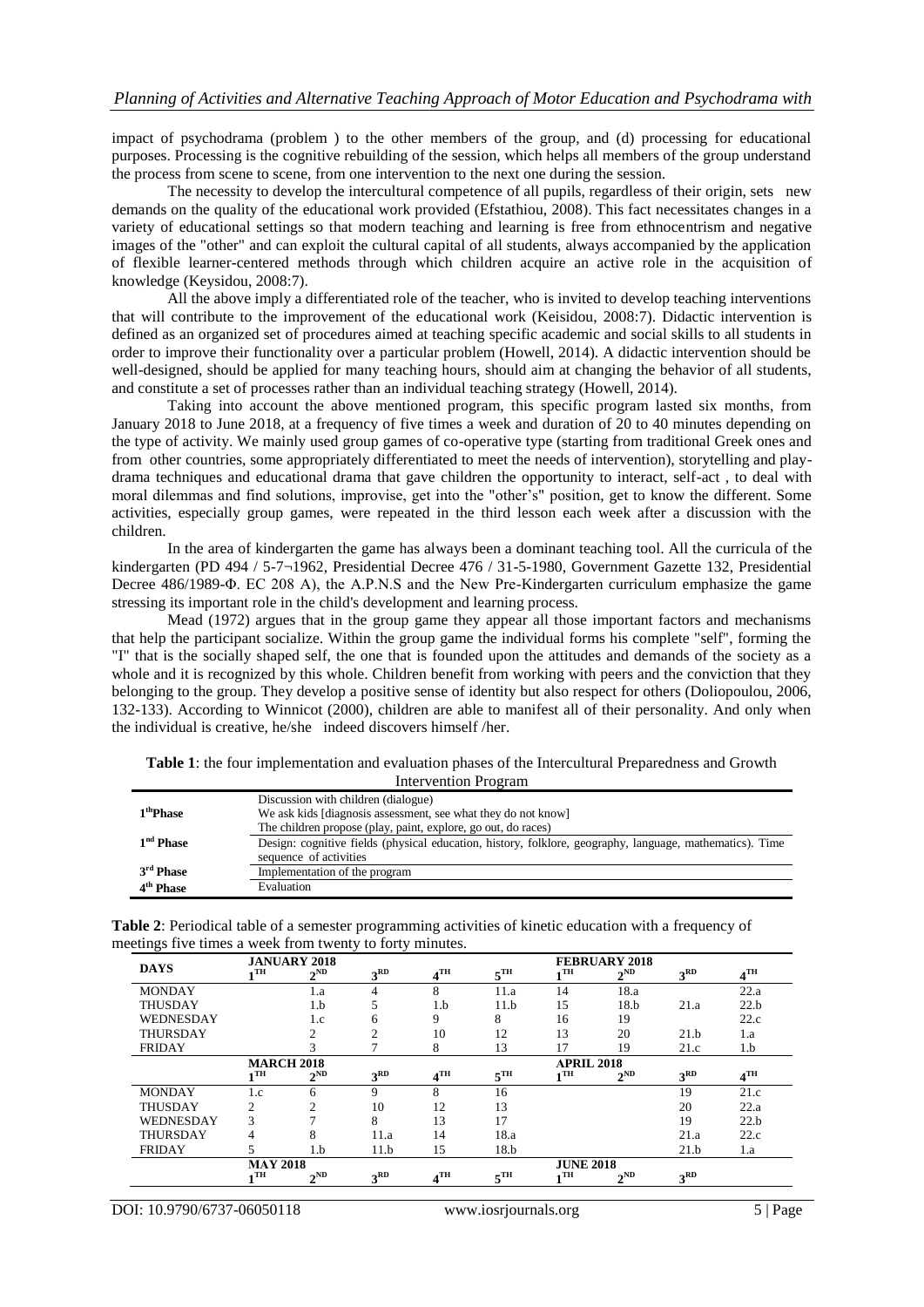| <b>MONDAY</b>   | 1.D | 1.D  | 11.b           | ⊥ J  | 19   | 22.a |  |
|-----------------|-----|------|----------------|------|------|------|--|
| <b>THUSDAY</b>  | 1.c |      |                | 16   | 20   | 22.b |  |
| WEDNESDAY       |     | 10   | $\overline{ }$ |      | 21.a | 22.c |  |
| <b>THURSDAY</b> |     |      |                | 18.a | 21.b |      |  |
| <b>FRIDAY</b>   |     | 11.a | 14             | 18.b | 21.c |      |  |

Team play is a set of organized roles that has rules. In a group game, the individual is obliged to define his /her attitude and behavior continuously, taking into account the attitude and the subsequent behavior of each and every one of the players that make up at the time of the game, a unit that is an "other, who " consists of the organization of the attitudes of those involved in the same process (Papakyriakou, 1992).Cooperative games are, according to Orlick (1981), those in which everyone cooperates, everyone is winning and there is no loser. Children work collectively to achieve a common goal, do not compete and take initiatives and responsibilities with a view to a successful outcome.

# **Models of intercultural preparedness development**

Intercultural readiness models synthesize creatively their components and help identify the content and field of the concept by providing an analytical scheme or a typology with a clear graph (Chen, 2014: 13-14).

# *Bennett's Developmental Model of Intercultural Sensitivity (DMIS)*

Bennett observed, studied and tried to explain the different reactions of people towards cultural diversity and the way they interpret it (Bennett, 2004: 62). The developmental model of intercultural sensitivity describes six stages (denial, defense, reduction, acceptance, adaptation, incorporation) of an ever-growing cultural awareness, understanding and adaptation of the individual, whose view from an ethnocentric to an ethnocultural situation leads to the development of intercultural sensitivity and hence its intercultural capacity (Bennett, 2004: 75).

# *Deardoff Pyramid Model of Intercultural Competence*

According to the Deardoff model, the components of intercultural readiness can be classified into a five-class pyramid. Beginning from the bottom (the basis of the pyramid) at the first level there are the required attitudes (respect, curiosity and discovery), on the second level the knowledge and skills (listening, observation, interpretation, analysis, evaluation, correlation), then the desired internal results (ethnic perspective, empathy, adaptability, flexibility) and, finally, the external effects (appropriate behavior and communication) (Deardoff, 2009:479 · Deardoff, 2006:254).

# *Byram Model of Intercultural Communicative Competence (ICC)*

Byram dealt with assessing and evaluation of the ability of an individual to relate and communicate with people who speak another language and live in different cultural contexts than him/her (Byram, 1997:1). Foreign language teaching focuses on communication rather than simply exchanging messages and information, but understanding the transmitter's message within a different cultural context. It depends on the ability of the person to perceive the viewer's or reader's view (Byram, 1997:3). The main feature of Byram's model is its educational orientation, since the acquisition and evaluation of intercultural communication capacity takes place in an educational context (Borghetti, 2012:268). The elements that constitute intercultural communication ability are a set of skills, knowledge and attitudes and critical cultural awareness (Byram, 1997:33-49 · Simopoulos, 2014: 51-52).

#### *Intercultural Sensitivity model by Chen and Starosta (1996)*

The two researchers have argued that intercultural communication competence has three dimensions: intercultural awareness, intercultural sensitivity and intercultural dexterity. Each of these dimensions includes a set of different elements (Chen & Starosta, 1997:4 · Dai & Chen, 2014:2). Intercultural awareness is the cognitive dimension of intercultural communication ability and refers to the individual's ability to understand andcomprehend the similarities and differences between cultures (Chen & Starosta, 1998:30-49). The person with self-awareness, that is, understands the conventions of his/her own culture and how they affect the way they think and act (Chen & Starosta, 1997:8), is able to interpret the other's behavior effectively intheir intercultural interactions.

Intercultural awareness strengthens the emotional dimension of intercultural communication ability described by Chen and Starosta (Chen, 2014:19-20) with the term of intercultural sensitivity. Intercultural sensitivity refers to the readiness and willingness of individuals to understand, appreciate and accept cultural diversity (Chen & Starosta, 1997:9 · Chen & Starosta, 2000:3) and consists of six components that the individual should possess. These elements are: self-esteem, self-monitoring, empathy, open mind, lack of critical mood and mood for interaction (Chen & Starosta, 1997:6-9 · Fritz et al., 2002:167). Finally, the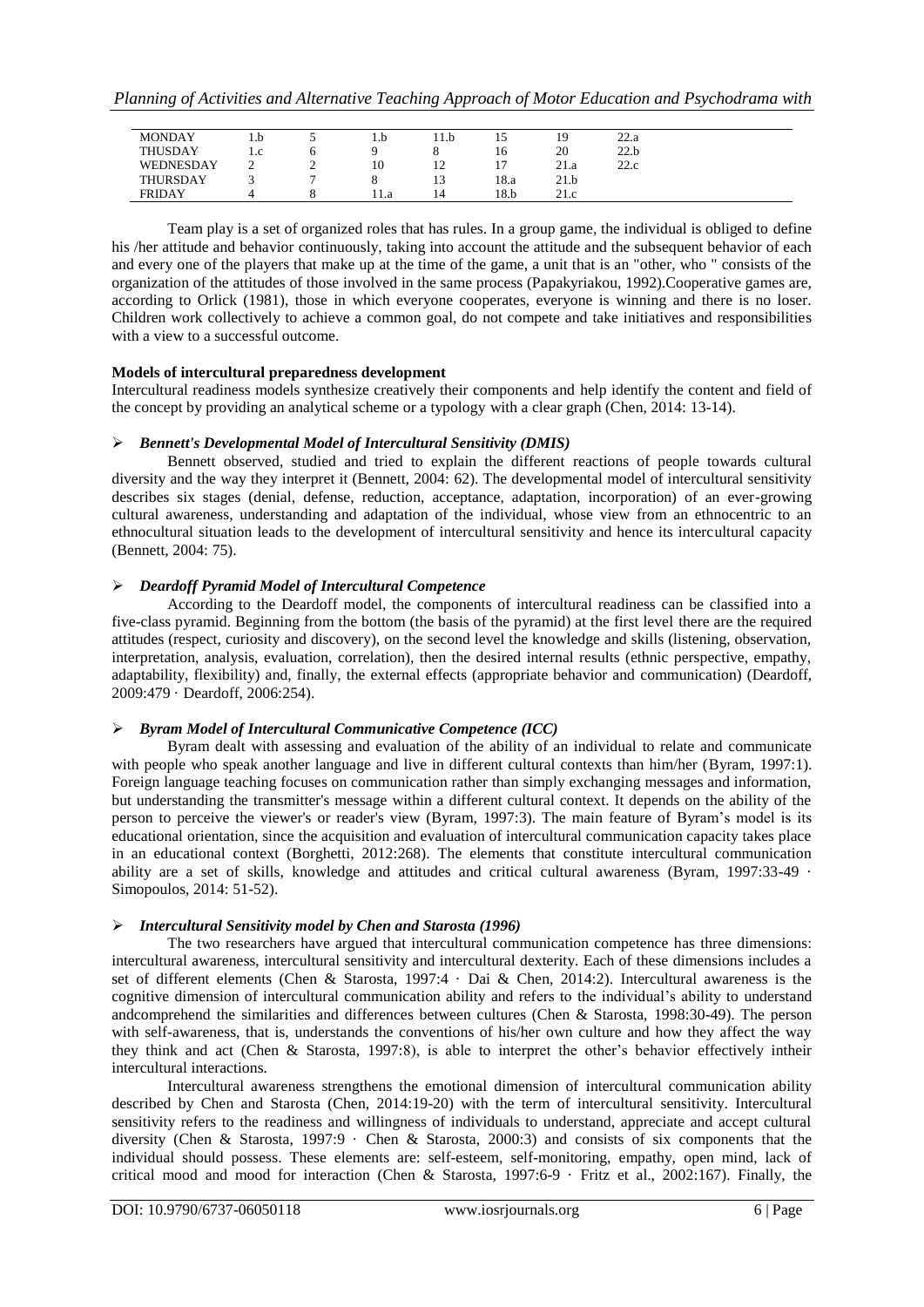behavioral dimension of intercultural communication capacity is described in terms of intercultural adroitness, which pertains to those skills that enable an individual to act effectively and achieve his communication goals during intercultural interaction (Chen &Starosta, 2000:3 · Fritz et al., 2002:167). Five are the necessary skills in this category: message skills, interaction management, behavioral flexibility, identity management, and relationship promotion (Chen, 2002).

# **Review of research articles**

The review of the literature has shown that there is a multitude of studies dealing with the assessment of intercultural student readiness (Bhwuk & Brislin, 1992 · Altshuler et al., 2003 · Fritz et al., 2005 · Deardoff, 2011) or physical education professors (Grimminger - Seidensticker, Mohwald, 2016) and other teacher competences (Simopoulos, 2014), but little effort is being made in younger ages, especially research involving physical education programs aimed at improving intercultural student readiness.Grimminger-Seidensticker and MohWald (2016) built according to the principles of intercultural education, applied and evaluated a physical education program for children aged 10-12. The games used were cooperative ones at first, and then they were deliberately provoking "crises" causing students to react so that their intercultural competence could be assessed. The aim of the intervention was to reduce "assimilation / separation" and "ethnocentrism" behaviors and to strengthen the "integration" and "acceptance" behaviors in the experimental group. The statistical analysis of the data collected from the Intercultural Movement Education Questionnaire (IMEQ) showed, contrary to what was expected, that "assimilation / segregation" behaviors grew after the program was implemented regardless of gender. Girls even experienced a parallel decline in the "integration" category. Also, no statistically significant difference in student attitudes towards cultural diversity was found after the intervention program. According to the researchers, the insecurity caused by these "crises" to the sample students was obviously very intense and their reaction was to express their need for security.

Gerlach, Barker, Gerber, Knopfli, Muller, & Puhse (2011) built a program of 12 courses applying the principles of critical pedagogy to physical education. The program was carried out by teachers on a sample of N  $= 483$  students in the eighth and ninth grades. The aim was to foster respect, acceptance, justice and teamwork. After completing the program, pupils responded to questionnaires to determine the level of the above-mentioned categories and whether they were related to intercultural issues. However, there are methodological weaknesses since the researchers did not take measurements before the program is implemented and there is no control group.

A survey by Midthaugen (2011) in Norway aimed to investigate whether the application of the principles of intercultural education by physical education teachers had an impact on pupils' attitudes towards diversity. The intervention program that was built was 10-12 weeks long and was aimed at pupils aged 16-18. The results showed a significant reduction in the category of "insecurity" and an increase in the "acceptance of heterosexuality" category in the experimental group compared to the control group. However, changes in students' cognitive representations could not be attributed solely to the intervention program.

Another research in Norway (Ruokonen & Kairavuori, 2012) investigated the levels of intercultural sensitivity exhibited by ninth grade students in the school context. The sample was large enough and consisted of 1214 students, of which 52% were girls and 48% were boys. The researchers used questionnaires based on Bennet's intercultural sensitivity development model. The pupils presented daily scenes from the school routine and were asked to choose their own possible reaction. Each of the multiple responses represented one of the six stages of Bennett's development model. Virtual situations unfolded during various lessons such as visual arts, music, language, and physical education. The analysis of the results showed that the majority of students chose answers that represented the stages of ethno-orientalism. Specifically, 40% of pupils were in the process of being admitted, 25% of pupils at the adaptation stage and only 6% at the integration stage, with a small predominance of girls versus boys at the above-mentioned stages.

The studies that took place in the context of intercultural education with physical education programs aimed at promoting specific social skills, which are essential elements of intercultural competence,though.

The goal of Kelly's research (2011) was to build a physical education program based on the principles of the intercultural model of education aimed at shaping and learning specific individual and social behaviors and enhancing both self-perception and self-esteem of primary school pupils. The sample consisted of 79 pupilsof fifth and sixth grade from 9 different countries. According to the results, the intervention program appeared to positively influence the self-perception and self-esteem of the 39 pupils in the experimental group, irrespectively of their nationality and gender. Also, the program followed by the experimental group seemed to have positive results in improving student relations, reducing irresponsible and abusive behaviors, recognizing and accepting the success of others and rewarding them, reducing selfish behaviors and accepting but offering help from and to peers and setting personal and group improvement goals too.

Derri, Kellis, Vernadakis, Albanidou& Kioumourtzoglou (2014) examined the impact of an intercultural physical education program on the learning of social skills of 32 fifth and sixth grade elementary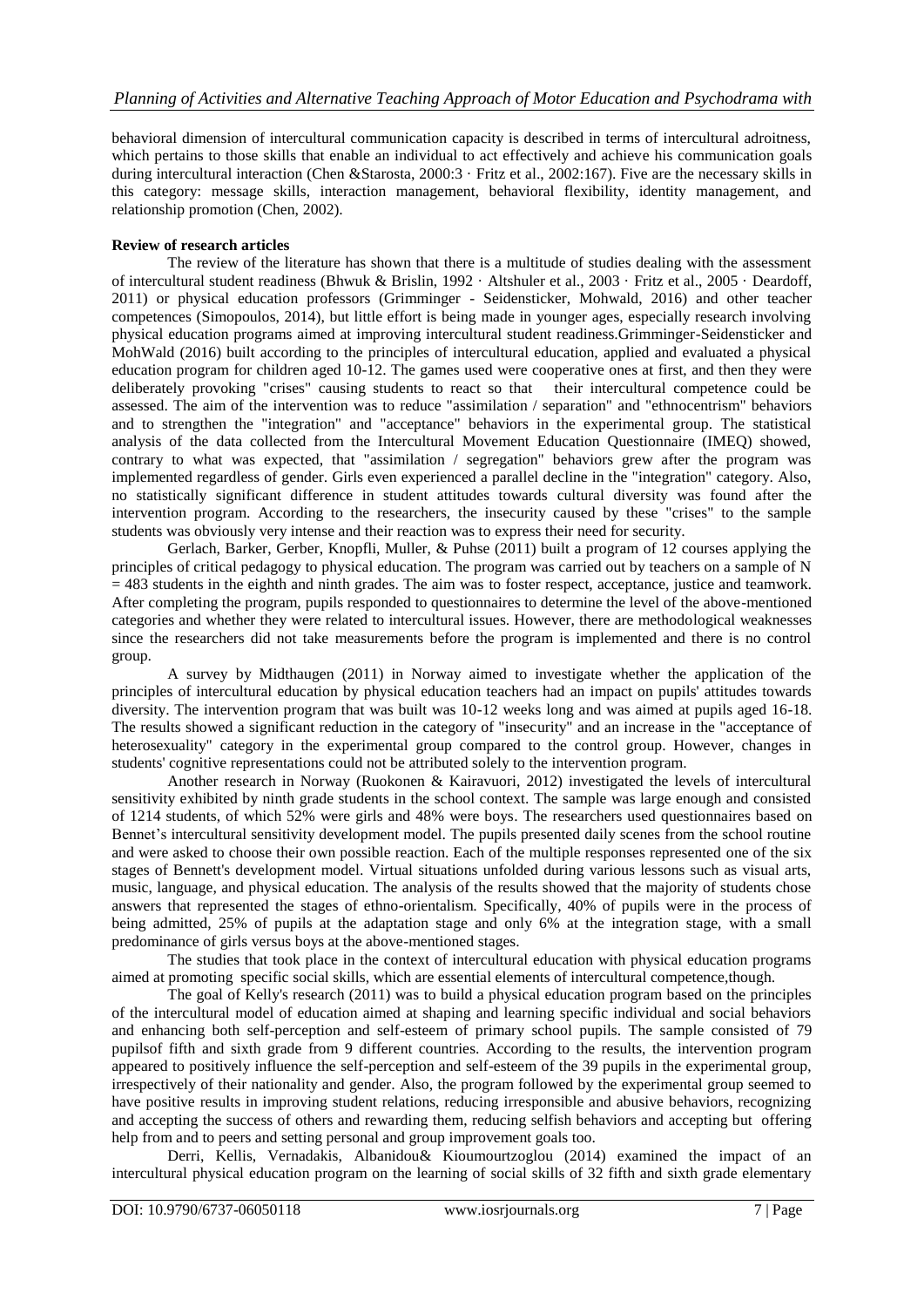school pupils. After attending 16 courses of 40 minutes, that itwas emphasized the building of heterogeneous groups and cooperation rather than competition, the search and learning of games from different countries, the 16 pupils of the experimental group have improved their interpersonal relationships, offer help and co-operation regardless of the country of origin.

In many foreign studies on the pupils' personal and social responsibility οf different nationalities with behavioral problems and adaptation to the school environment, it is reported a significant improvement in interpersonal relationships and the learning environment (Hastie & Buchanan, 2000 · Martinek, Schilling & Johnson, 2001 · Murgala, 2002). As Hellison (2003) mentions responsibility, collaboration, rule-based play, active participation, peer support, appreciation of the opponent or the classmate can be promoted through targeted physical education programs.

Byrne (2002) applied Hellison's model to a multicultural school where the development of responsibility and interest for each other were necessary for the harmonious co-existence of pupils. The aim of the program was to develop basic motor skills through creative games and exercises as well as to find ways to improve people's relationships with each other that according to the researcher it had positive results in general pedagogy.

In a research by Nikopoulou (2006), forthe questioning on the impact of an intervention program on physical education based on the Hellison model, the program appeared to positively influence the increase in incidences of positive attitudes of participation and cooperation with individuals irrespectively of their capacity, gender and nationality with the proposed by M.N.E.R(Ministry of National Education and Religion) detailed program. The intervention program was attended by 92 students (40 foreigners and 52 Greeks) of the High School of Intercultural Education of Evosmos, Thessaloniki.

# **Activities - games**

# *1a: The ball in the tunnel (Sierra Leone) (duration 15')*

Objectives: developing collaboration, object manipulation, motor control. Toddlers stand behind each other with open legs and knees slightly bent. The first player holds a ball and after the slogan is being given, he/she bends and gives the ball to the second player passing it between the legs. The second one gives the ball to the third one in the same way and the game continues until the ball reaches the last player, who takes the ball and goes to the first position so that the game can be continued until all the players go through the first place. If a player drops the ball, he/she must pick it up, get the right position, and give it to the next one in the specified way. The game is played with two teams. Due to the small number of the team and in order to avoid competitive tendencies, the aim of the preschoolers was to improve their time. The kindergartener timed the game.

#### *1b: Mark with the ball (Florida) (duration 15')*

Objectives: Developing the ability of throwing, altitude, readiness, understanding of levels in relation to the body.We divide the yard into two equal areas, one for each group, both of which are lined up. Each team tries to reach their opponents with the ball, hitting them on their feet and pulling them out. The winner is the team which after afixed time has more players on the court. In Germany players mark the opponents' whole body except the head. Anyone who manages to catch the ball in the air without touching the ground is not considered to be hit and can mark the opponents. Any player being hit goes to the opponent team. The game ends when only one team is left on the court, which consists of all the children. Then they realize they are all winners.

Here is a discussion about which version of the game children prefer and why.

Game activities from the thematic section: "games in groups, traditionally free and organized", pp.: 121-127, in the Book of the Physical Education Teacher of the Secondary School of Physical Education, P.O. T.B (Publishing Organization of Teaching Books)Athens.

Game activities from the thematic section "*Index - Indicative psychomotor activities of the intervention program*", pp.: 241 - 256, in the book: Zaragas, H. (2007). *Psychomotor education - a psycho-pedagogical approach to preschool children*, Athens: Atrapos, re-release: (2011), Diadrasi.

# *1c: Huntersball (Brazil, Japan, Germany) (duration 20')*

# Objectives: Improve speed, ripple capacity

We define a space in the yard and ask the preschoolers to spread out in it. A child chosen by raffleis waiting outside thespace holding a ball in his/her hands. When the slogan is heard, the preschooler attempts to hit a child with the ball without stepping on the boundaries. The child, who succeeds, takes the ball and becomes a hunter. So all children play and no outsiders stay.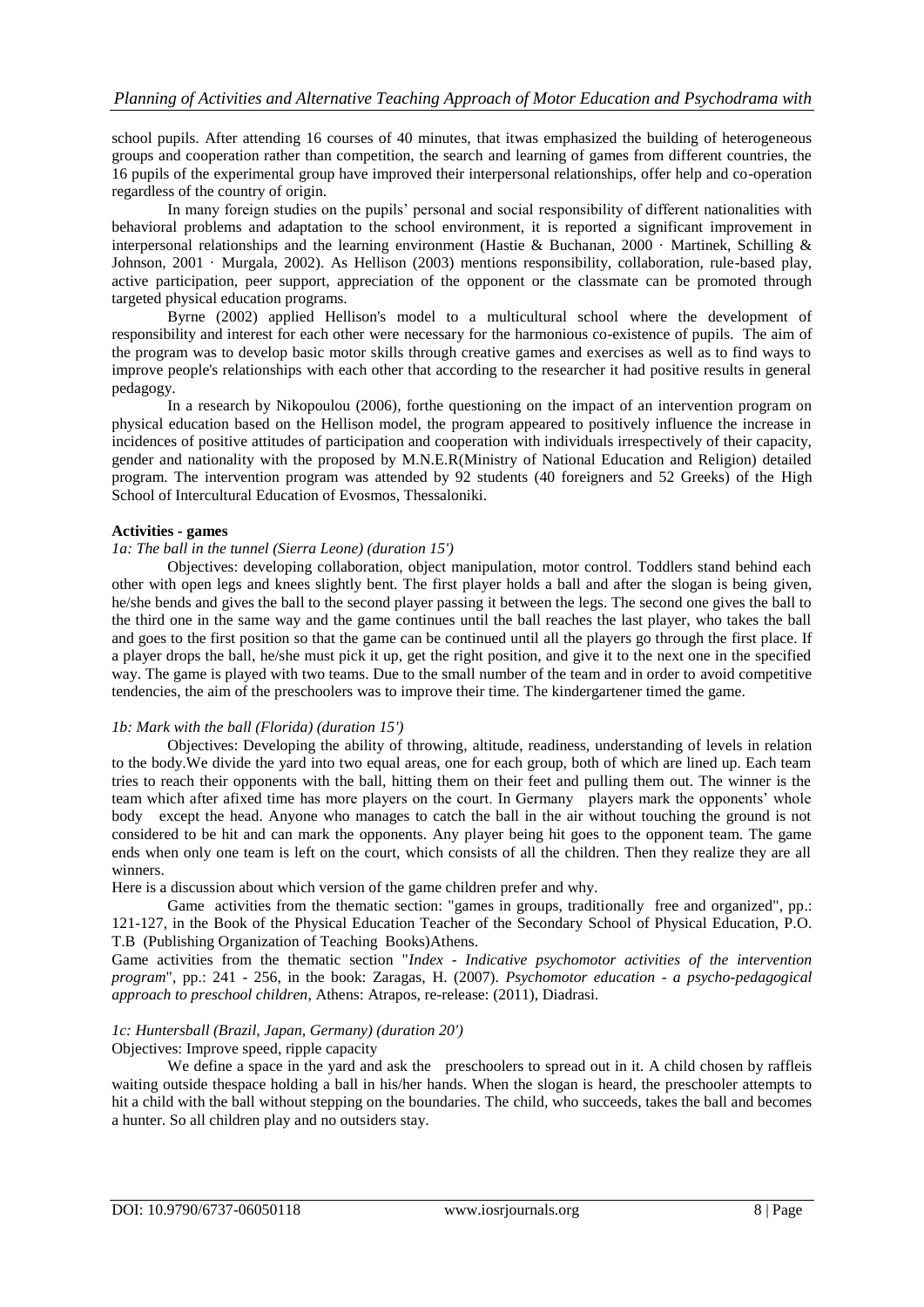# 2.*Chinese dragon (duration 20')*

Objectives: cooperation, coordination, orientation in the field, improvement of mobility skills in the field.

A toddler puts on his head the carton, which after a relevant research on the internet was transformed by children to a head of a Chinese dragon. Behind him the other preschoolers stand one behind the other, covered with the fabric that is the body of the dragon. Listening to Chinese music according to the nursery's orders: up, down, right, left, fast, slowly, the children try to move. Firstly, the dragon consists of two children, then three, and the number increases till all the children are involved and they have the ability to go through different places (1st, 2nd 3rd.). Here is a discussion:

- o What difficulties did you encounter? How did you overcome them?
- o How did you feel wearing the dragon's head?
- o How did you feel in the body of the dragon?
- o When was it easier, to coordinate all together when there were more people in the group or less and why?

#### *3: The Cat and the Mouse (Puerto Rico) (duration 15')*

Objectives: Develop collaboration, teamwork, agility, readiness and response time.

One child becomes a cat and another is a mouse. The rest are grabbed by the hands and they form a circle. Originally the mouse is in the circle and the cat is out. With the slogan, the cat runs around and out of the circle trying to break the grip of the players or go under their hands and get inside. If the catmakes it, the mouse immediately tries to get out. Players of the cycle help the mouse avoid the cat. When the cat catches the mouse in or out of the circle, two other children continue with the roles! The Greek version has the same rules as wolves and lambs in their respective roles.

#### *4: Toys with a ribbon (duration 15 ')*

Objectives: Develop collaboration, mutual acceptance, kinetic control, object manipulation.

Children in circle hold a ribbon of wafer paper. They rise up; lower down their ribbon depending on the turning up or lowering of the music. They try to synchronize their movement so that the ribbon does not tear. Then in a line they walk in space, following the rhythm of music and try not to rip the ribbon. The game starts in pairs, continues into triplets, quads and plenary. There is a discussion about the difficulties they encountered depending on the number of children and the way they managed it. In cases the ribbon was cut, the reasons and ways of improving team collaboration were sought.

Variation of the game: preschoolers form a huge spider web unfolding a skein. They work together to lift the web up, touch it on the floor, or move around without spoiling the web.

#### *5: Centipede (duration 20')*

Objectives: developing cooperation, motor control,

Preschoolers stand side-by-side in a straight line. With the legs in the distance they bend their torso forward, passing the hands between the legs and grab with the hands of the next ones. In this position, they try to walk a distance in the direction of the front, back, right or left without spoiling the centipede. They try couples, triads, groups of four until they reach the plenary.

Here is a discussion:

- What difficulties did you encounter? How did you overcome them?
- In which cases have you experienced more difficulties and why?

#### *6: Football in pairs (approximately 30')*

Objectives: developing collaboration, accepting diversity, developing mobility, improving object manipulation skills.

We ask pupils to divide into couples on the basis of their members having something different e.gboygirl, preschooler, different nationality, different possibilities in terms of movement and we give them a ball to play football in couples caught by the hand. One pair assumes the role of goalkeepers and the other three try to put goals always caught by the hand. Couples are not allowed to break apart; they must work together and act as if they were a person. We watch out that the couples change positions so as to give children the opportunity to work with as many classmates as possible, but also to play in different positions (goalkeepers -players). Here is a discussion:

- o Were you able to work the same way with all people?
- o What difficulties did you encounter?
- o How did you overcome them?
- o Why was it important to work together?

Finally, we are discussing the importance of working together in an in-school and out-of-school environment.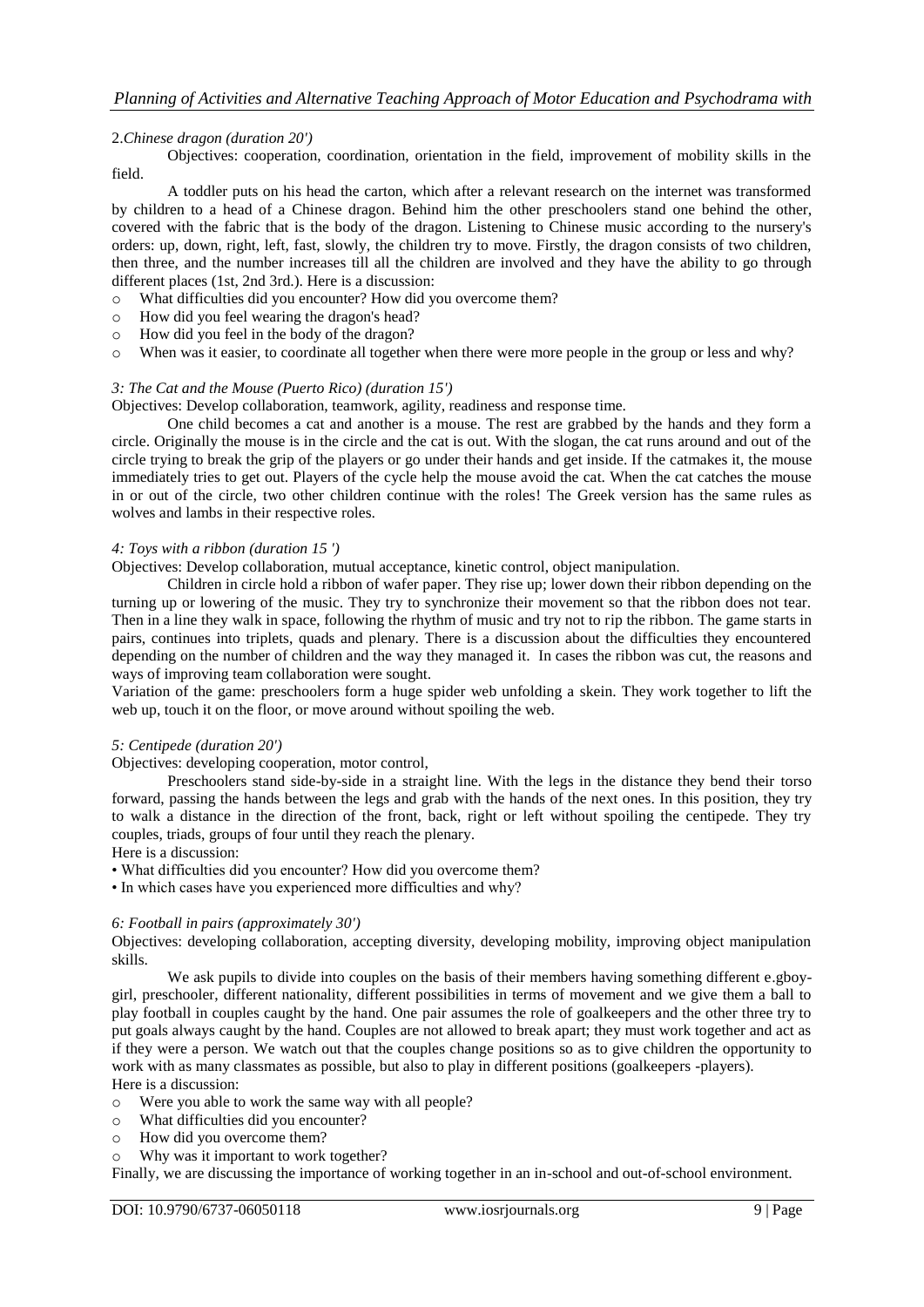## *7: Running with a friend (duration 20 ')*

Objectives: collaboration, object manipulation, speed, cognitive shape of the body. Children are given different materials such as: wreaths, cloth bags filled with legumes, balloons, corinas and after being divided into couples of different gender, age, ethnicity and potentials try to carry an object each time at a predetermined distance, but using a different part of their body and different way (palms, heads, shoulders, high, low, in, out, etc.). Pairs change every time. There is a discussion about the difficulties that have arisen and the solutions given by the preschoolers.

#### *8: Cooperative Relay (duration 40 ')*

Objectives: developing collaboration, offering help, improving mobility skills in space, object handling, altitude skills, and fine mobility.

Activities are organized by the kindergartener

1) Jumping over rope,

2) Throws in a target

3) Jumping into a wreath, coming out with hopscotch, jump into a second wreath, jumping in hopscotch to the other leg,

4) Cubic capacity in a mattress,

5) Transfer of five small balls (pon- pon) from a plate to a jar, collected with tweezers.

An opportunity is given to all children to experiment at each station. Then they become couples of different gender or age or potentials. From each pair, one player performs the exercise and the other assists him/her, instructing or supporting him/her if he or she has difficulty in hopscotch or jumping. The game ends when all teams complete the relay race through all the stations and the preschoolers have been assistants but also athletes. Here is the discussion:

- o Did you like doing the exercise or giving instructions? Why;
- o Did you get any difficulty?
- o How did you feel when you were trying to find a way to help your couple?
- o How did you feel when your classmate helped you?
- o How important is it to help others? Why;

#### *9: Sow-grow (duration 20 ')*

Objectives: developing cooperation, accepting diversity, developing both sides of the body.

We divide the children into couples of different gender, potential, age, nationality and organize a cooperative relay. We put three wreaths along, three meters apart and at a distance of three meters from the last one we place a cone. Each pair starts to run hand by hand, carrying three balls. One child takes over to place one ball in each wreath. At the end of the route , the couple returns to the back and the other child takes over to pick up the balls and carry them together at the starting point to give them to the next couple. We watch out that thepairs change during the game so that children have the opportunity to work with different teammates and use both hands to position and bounce the balls.

Here is a discussion:

- $\checkmark$  Have you worked effectively in couples?
- $\checkmark$  Have you encountered difficulties? How did you overcome them?
- $\checkmark$  Have you had fun while changing a couple?

# *10: Back-to back (duration 20 ')*

Aims: active listening, collaborative development, improved motor control, vocabulary enrichment.

Two preschoolers are standing with one back turned to the other. One of the moving various parts of his/her body describes the movement to his classmate or classmate who, in turn, tries to imitate this movement by listening only to the description and without seeing it. The other preschoolers control the outcome and help complete the exercise. Here is a discussion:

- $\checkmark$  What difficulties did the infant who described the movement face? How did he try to overcome them?
- $\checkmark$  What difficulties did the preschooler who tried to imitate the movement face and why did this happen?
- $\checkmark$  How did other preschoolers who were viewers help?
- $\checkmark$  What is that which makes communication between people difficult?

#### 11a: *White sheep and black sheep (2 courses lasting 40 'each*)

Objectives: to get acquainted with the meaning of empathy, to cultivate critical thinking, to work together within the group.

1. We invite students to sit on the floor forming a circle and tell each other in turns, his/her own "different" good morning, using movement, voice, and rhythm.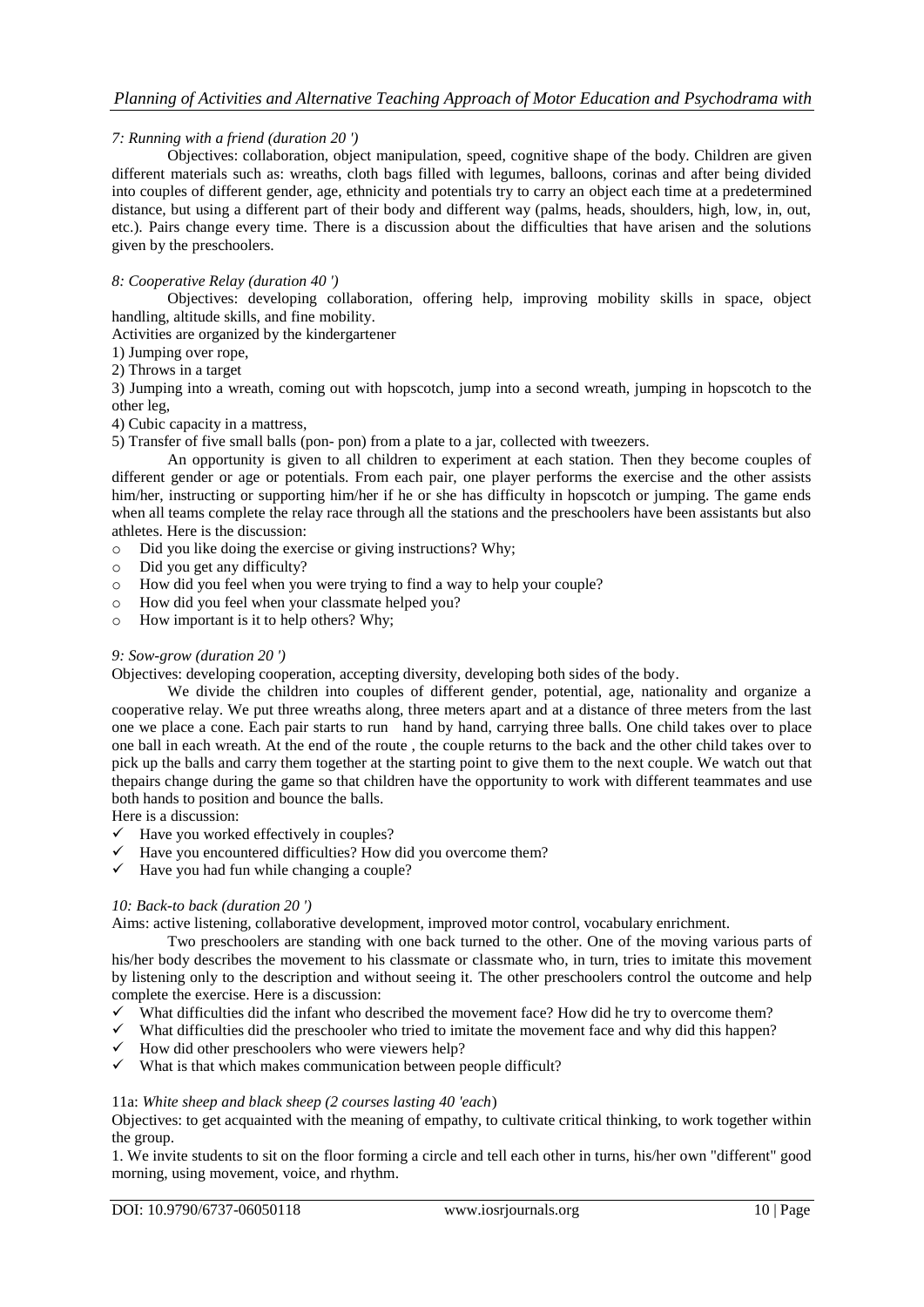2. We listen to soft music and we invite children to move freely in the place with the rhythm of music. When the music stops, they remain immobile and their eyes closed. A child is hiding and the rest open their eyes and try to find out who is hiding. Repeat multiple times.

3. With the rhythm of music, children move freely in space and when the music stops they represent an animal with their bodies without talking. Repeat several times. Then they stand in a circle and one by one enter the center of the circle, they represent the same animal and the rest try to find out what that is.

4. We ask the children to move freely into space in different ways and at different levels: fast-slow, high-low, with big and small steps forward and backward ... without touching each other. Do not talk and communicate only with the eyes. They continue to move freely in the space, and whoever they meet they greet him/her imitating the voice of an animal and try to communicate in this dialect. After the slogan is heard they continue the movement and with the next slogan they greet the same way whoever they meet and try to get in touch with him / her imitating the voice of the animal they have chosen.

5. We call the children in the area where the kids are gathered. We begin the narrative, while children are representing it with their bodies. The children become white sheep living on a hillside. They represent the daily habits of sheep: eat, drink, sleep, and play. As the action progresses, we inform the children that a black sheep is approaching their flock (Teacher in Role). The children become white sheep .They are discussing and deciding how to react, ie whether they will accept the black sheep in their flock or not. Then they play what they decided (In this case they decided to accept the black sheep and play with him).

6. After completing the story, the children are invited to the group for discussion:

- o How did you feel during the story?
- o How did you decide whether or not to reject the black sheep?
- o How do you think the sheep would feel if it was rejected?
- o How could it have reacted?

#### *11b: White sheep and black sheep (2nd course of 40 'each)*

7. The next day they play the other version. (In this case they reject the black sheep).

8. The technique of the investigating chair follows. Children asking questions to the black sheep try to discover his thoughts and feelings. They talk to each other and try to find a solution that is satisfactory to everyone. Here is a discussion:

• How would you feel if you were a black sheep?

• Why may a herd of white sheep reject a black sheep?

#### *12: Different chase (duration 15 ')*

Objectives: developing cooperation, speed, orientation in the field.

Students run in a predetermined area with a hunter. If the hunter grabs someone, then he/she stays motionless with his hands on the ground. In order to continue, it is necessary the assistance and collaboration of two other students, the assistants, who with their palms-crushed one against the others pass their hands from the head to the bottom of his/her legs, and then he/she is free to continue the game. Assistant pairs are often differentiated. Variation of this game is "stuck in the mud" played in Australia. A hunter is set the one that whoever he /she touches is standing motionless in walking distance. To be released, someone who is still free should pass under his feet. The last one to be free becomes a hunter in the next game.

#### *13:Blind (duration 20')*

Objectives: Empathy, accepting diversity, expressing emotions, transmitting messages with body language, orientation in space.

Children are divided into couples. In each pair one closes his/her eyes and the other tries at the beginning holding the other's hands and giving verbal instructions (turn right, go straight, step up) to guide him/her around the classroom without stepping on the mines and causing an explosion. Mines are newspaper pieces and other items (chairs, pillows, corinas) placed by the teacher in various places in the room. Then try to do the same without talking to either of them. The driver uses body language only. The roles of the driver and the blind change.

Discussion and feedback: How did you feel blind? How did you feel like a driver? What was the hardest for you? Why?In which case was communication more difficult? How did you communicate when you could not talk? How did you receive the messages sent by him / her who guided you? Were you a good listener? What does listening mean when we are not talking?

## *14: The Wall (duration: 15')*

Objectives: cooperation, mutual aid, creativity

In groups of four children stand in front of a wall and try to draw a line as high as they can. Initially everyone works alone and then they are encouraged to work for the same goal. They suggest possible solutions.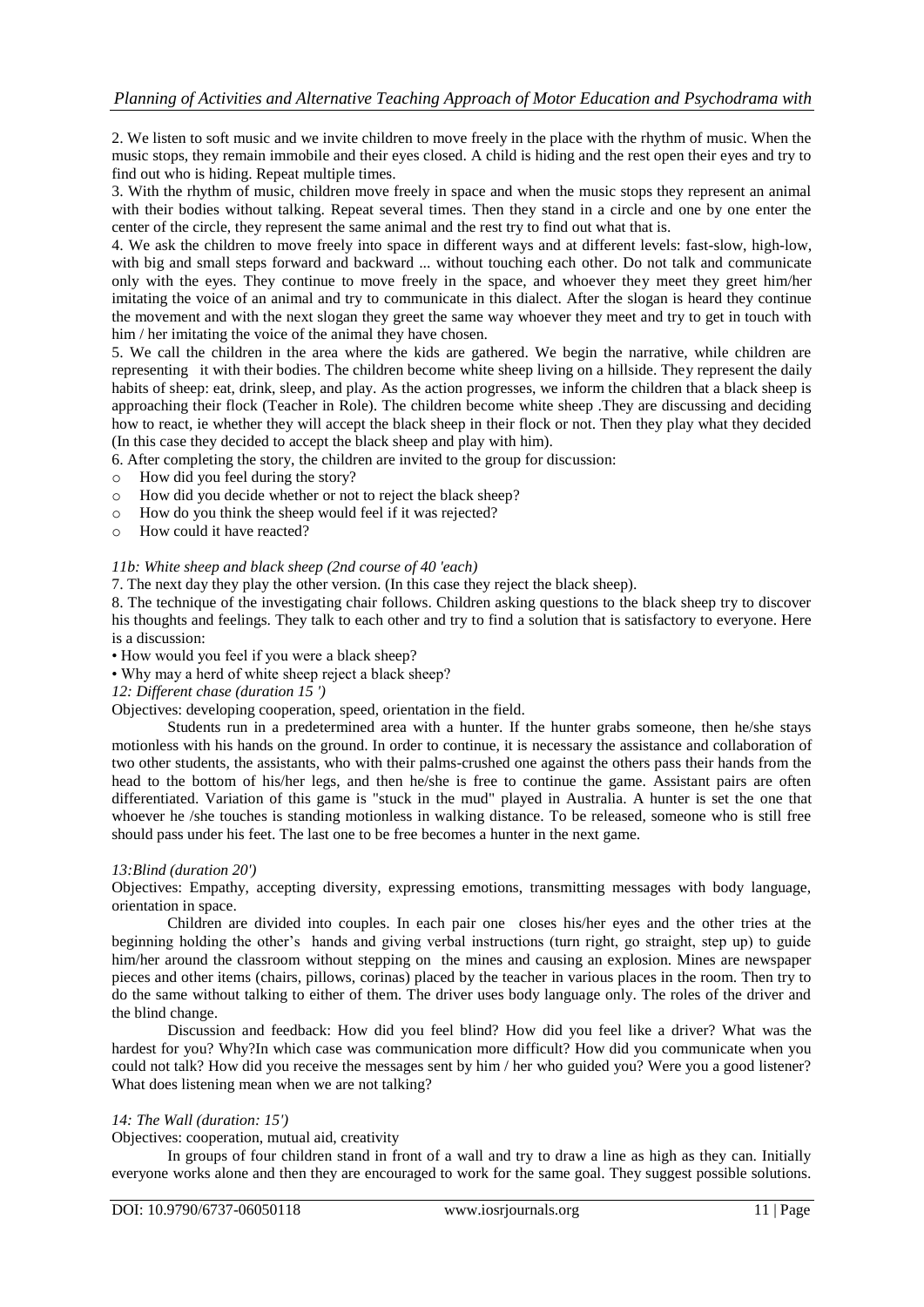In this case, they decided to work together and take a preschooler together. They talk to each other .They compare the way of working and the final result in each case.

#### *15: Different football (duration: 30')*

#### Objectives: respect, speed, object handling.

We give a ball to the kids and tell them to play football without rules. In a few minutes complaints begin and debate follows we set the rules and the teacher assumes the role of referee. This role is then taken up by a student. Here is a discussion with possible questions:

- o Why were there complaints and disagreements in the first case?
- o How did the rules help?
- o What happens when we do not respect the rules of the game and the teammates?

#### *16: Playing with a straight line (duration 30 ')*

Objectives: development of cooperation, responsibility, creativity, improvement of motor skills and balance, orientation in space, separation of the two sides of the body.

With a tape, we draw a straight line on the floor of the room and ask the children first individually, then in pairs and then in triads to walk on the line in different ways than those shown by the other pairs or triads eg. Walking on the toes of the feet forward or backward, jumping right and left of the line, one member of the couple back and the other forward, etc. Here is a discussion with possible questions:

- $\circ$  When was it easier to walk the line the way you decided? (Individually, couples, triplets)  $\circ$  What difficulties have you encountered and why do you think this has hanneed?
- What difficulties have you encountered and why do you think this has happened?
- o In which case was it easier to decide how you will walk the line?
- o Did the members of the couple or triad follow the decisions previously made? If not, how did you manage it?

#### *17: Blocked game (duration 20 ')*

Goals: empathic development, improvement of motor skills. We tell children that they can play with the balls freely in the yard only as many children wear blue clothes while the rest will have to clean the yard and arrange all the corners inside the room. Towards the reactions and protests of the children, the nursery teacher answers that she will briefly explain to them why she is doing this and she remains immune to her decision.

After 5 to 10 minutes, we are gathering and discussing.

- o How did those who did not belong to the blue team feel?
- o Have you felt differently from the way you felt today?
- o How did the blue team feel, while they were playing, their classmates were picking up the rubbish and arranging it? Was it fair what happened?
- o Are you accustomed to excluding some children from your games? Why is this happening?

#### *18a: "Peace -1", the story of a refugee child*

Objectives: developing cooperation, empathy, respect for diversity, creativity, speed

The story of "Irene" is a 7 minute animation film and tells a young girl who is forced to leave her home, experience insecurity and rejection until she finds warmth, protection and affection for a home.

- o We show the film without any comment, and there is a discussion with the preschoolers about what they were watching. (What happened, what is this little girl? Why is he alone? Why is he running? How does he feel? What is he trying to find?
- $\circ$  After the discussion, the children paint a scene from the film and after putting them in the right order, the story is rewritten.
- o They dramatize the incident with the two villagers. Chair of the Truth: The Kindergarten in the role of Peace sits in the chair and the preschoolers by asking her questions they are trying to understand what she thinks and how she feels.
- o Toddlers and kindergarten sit in a circle and try to show different feelings (joy, sadness, anger, fear) with facial expressions and movements of their bodies. Couples play the mirror play: one shows a feeling of facial expression and his body and the other tries to imitate him. The movie is re-released without sound and the infants try to recognize the feelings of little Peace.

#### *18b: "Peace -2", the story of a refugee child*

On the occasion of the obstacles encountered by Peace in the forest, the children stand in two parallel lines and using their body members: arms, legs, and shoulders, knees, and elbows form obstacles. Then everyone in the role of the protagonist of history tries to pass between and reach the end of the line. Here is a discussion about the feelings they felt.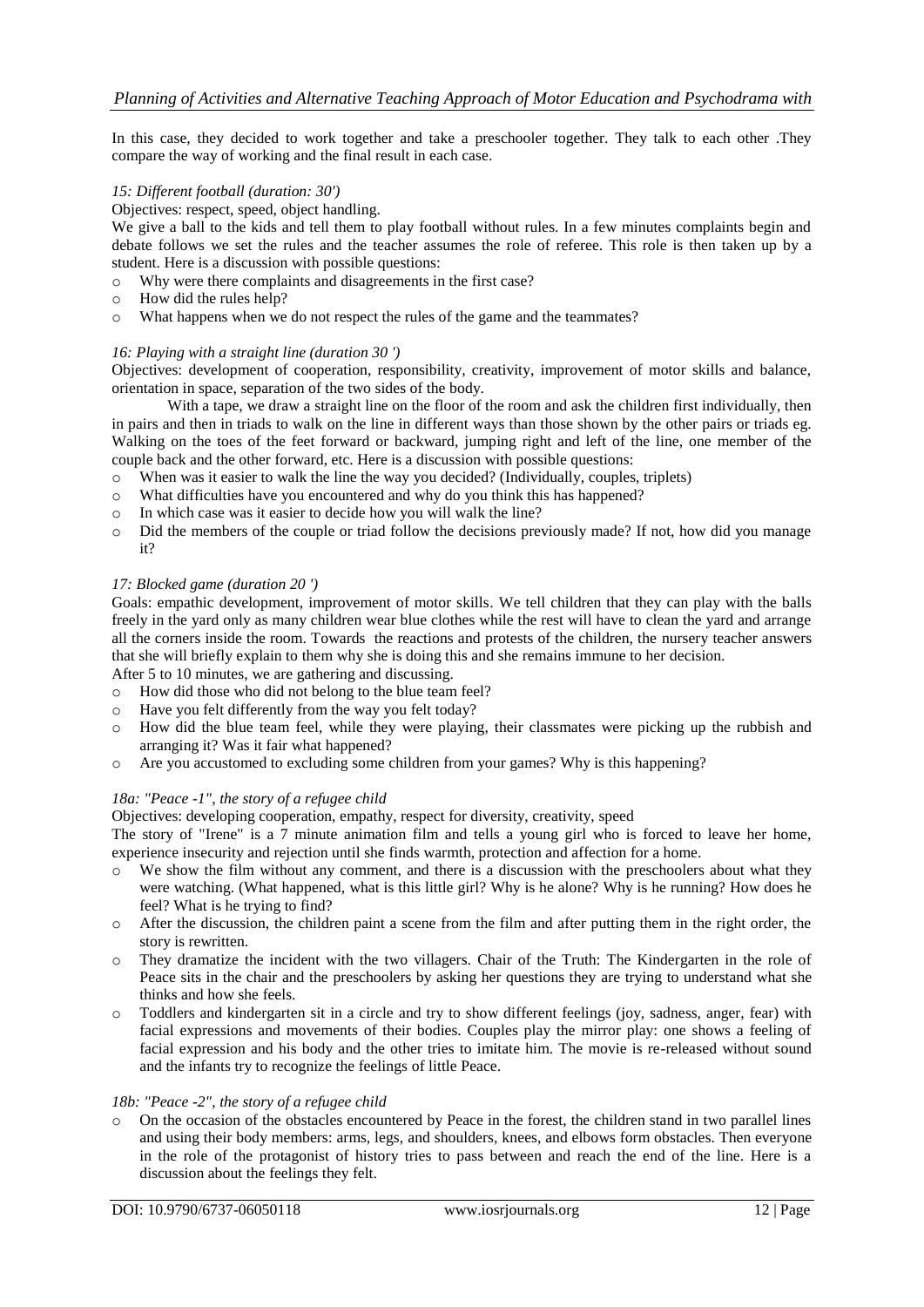- $\circ$  In the country with the silk tails they play the following kinetic play: with a clutch everyone fastens in his blouse a fabric tail. With the beginning of music they try to get each other's tail without losing their own tail.
- o With the overflowing of Peace visit to the country with the smoky crows, the toddlers are playingthe equilibrium games: they try to walk on chairs placed side by side in a beam formed with blocks, ropes stretched out on the ground to stand in one or the other foot on the floor or on a brick.
- o We discuss the forms of rejection experienced by the little heroine and children dramatize every scene of history trying to give a different end that would not create feelings of fear and sadness in Peace.

#### *19: Different "music chairs" (20 minutes)*

Objectives: empathic development, speed, space orientation, collaboration, mutual aid, understanding levels in relation to the body. This game is a variation of the well-known game "musical chairs". Instead of chairs, we used pieces of newspaper that played the role of the house. Toddlers in the role of birds fly and dance around the newspapers with the rhythm of music. Kindergarten hides one of the "houses" and music stops suddenly. The only rule that preschoolers have to follow is: when the music stops they have to hide inside a house. A preschooler stays out of the house. The game stops and the kindergartener ask what could be done to continue the game. They play the different versions of the game proposed by the children and discuss their feelings in each case: how do they feel if every time someone outside the house is excluded from the game, how they feel if they host the "homeless" bird or birds, which version of the game they prefer and why.

#### *20: Wreckers (30')*

Objectives: developing cooperation, creativity, and respect for others' opinions, orientation in the field, active listening and balance.

We divide the children into groups of 4 people of different gender, nationality, age, abilities and share the same number of wreaths, blocks, and ropes. According to the story we are telling the preschoolers, they start a long boat trip. During the voyage a seaside breaks out and their boat breaks. The gymnastics equipment is the only equipment available to make all team members reach the coast located on the opposite side of the courtyard or the hall. When they make it, they have to go to a less dangerous shore across, but use an object less this time, since it is drifting off a mighty wave.

Here is a discussion with possible questions:

- o What difficulties did you encounter?
- o How did you overcome them?
- o Did all members of the team have the opportunity to say their opinion? How did you decide what the best idea to achieve your goal?
- o If you played the game what would you change?

#### *21a: "Something Else -1" (3 lessons of 30 ')*

Objectives: empathy, respect for diversity, orientation in space, active listening.

The educational drama starts at the playground near the house of "Something Else". Toddlers using psychomotor instruments (wreaths, cones, bricks) are trying to shape the space to reminisce of a playground and dramatize the games they have decided to play dramatizing children playing in a playground.

The narrative begins as in the homonymous book: "On a winding hill above, in a small house, Someone Else alone was living, with no other boy or friend".

The narrative stops and the nursery kid asks the preschooler why they think he was living alone and why he was called like that , if they thought he had something different. *Collective painting*

According to the children's answers and using their imagination, they paint something else by adding each element or feature in turn.

#### *Discussion out of role - Review*

They comment on the diversity of Something Else, discuss how he lives, what he eats, what games he plays, what he can do and cannot do. They complement the collective painting.

## *21b: "Something Else -2" (2nd lesson of 30 ')*

#### *Toddlers in a role*

Preschoolers divided into two groups play children playing in the playground they have built. The kindergartener in the roleof *SomethingElse* approaches them and tries to play with them. While each group rejects the creature, they remain in a frozen image and the other group observes and describes. The two groups then change positions of an observer and group of children.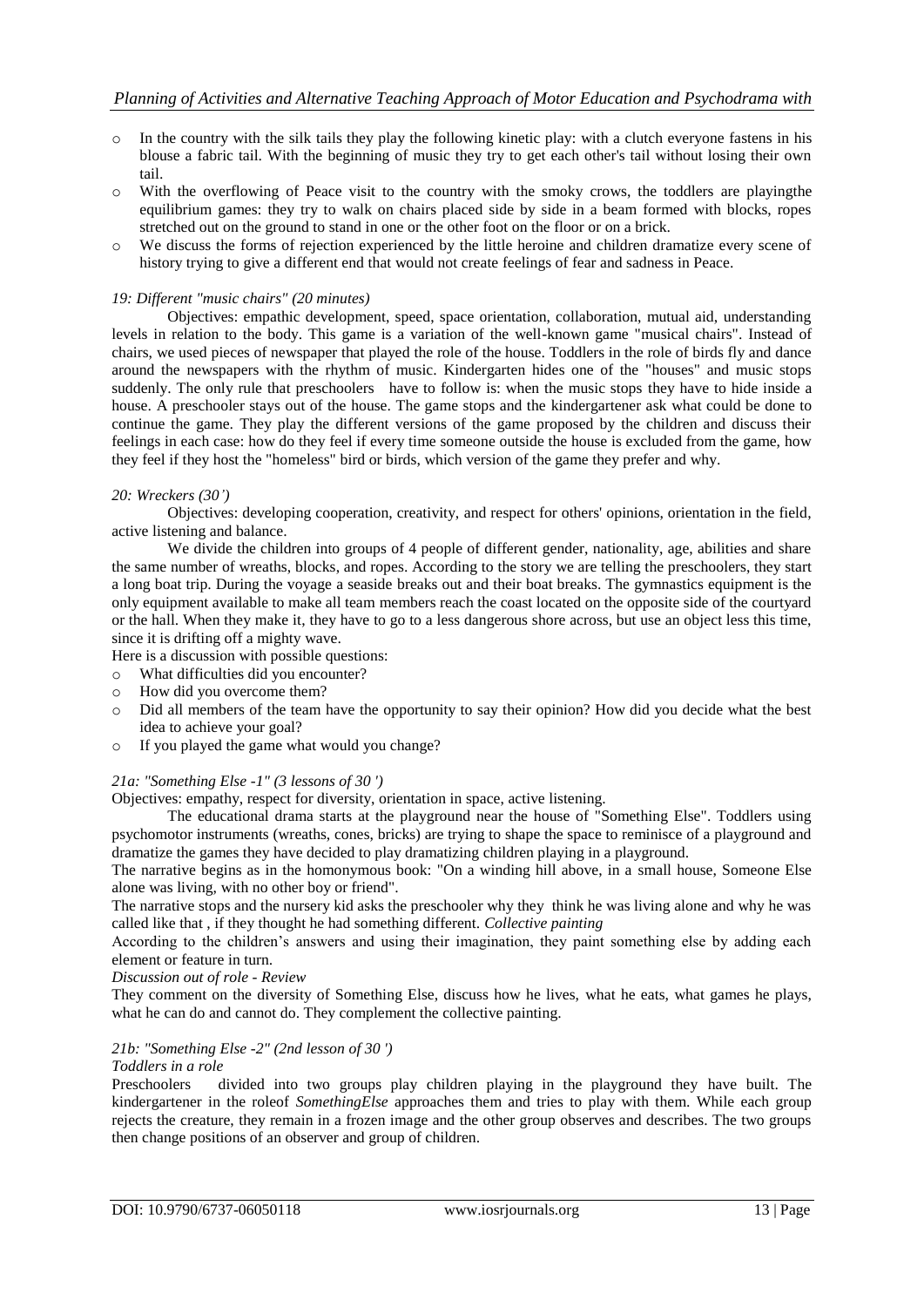# *Chair of the truth*

On a chair it is placed a feature of Something Else (a scarf, a hat, a vest), and whoever wants to sit in the chair comes into the box of Something Else and tries to guess the thoughts and feelings of the creature and express it loudly.

#### *Collective painting is continued*

They paint the series in the creature they have designed, what games he can play and things he can do and out of it games that cannot play, depending on the diversity they have attributed to him (for example a big one leg and a small one or a longer hand and the other shorter or three eyes depending on the children's imagination). *Dramatization*

With the accompaniment of music and the kindergartener's encouragement, preschoolers try to walk, run, climb or laugh as Something Else would do.

#### *21.c: "Something Else -3" (3rd lesson of 30 ')*

#### *The children in the role of the Wise Men of the Forest*

Something Else addresses to the wise men of the forest and exposes his problem: "Children do not play with him because he is different." The teacher in role tries to help through theconversation come up with a solution that would satisfy everyone. *Solution of the Drama*

One possible solution, as in this case, may be to organize a party feast where both children and Something Else could participate.

#### *22.a: "Hard Walnut -1" (3 lessons of 40 ')*

Objectives: collaboration, respect for diversity, empathy, orientation in space, knowledge of the body. *Introduction to dynamic images (40 ')*

We walk and cover the whole area by changing directions on various levels (high, medium, low): Handshakes -Ice - Beam - Coal - Water - Mud

We walk in a variety of ways: lazily, loose, neutral, alert (as if we are in danger), in panic. We freeze, defrost after the preschool's slogan and continue.

We run around the whole space to touch the other's knee (or the ankle) while avoiding at the same time touching the other.

The teacher leans on some others who stay still where they are like statues. The others give titles (monolithically) or captions (figuratively) to the statues.

We ask the following questions about the statues:

- What title would we give?
- What feeling can they feel?
- What can they think?
- What do they express?
- What relationships do they have?
- What do we think is happening?
- What feelings are born to me?

Separation in pairs (e.g walking and stopping elbows)

They find a common point between them (not a display element, e.g a common favorite activity). Every couple finds an original way to present it physically.

Find a difference. Announcement of a complex word that reveals two of their preferences in which they differ hobby, sport, (eg: ballet football, dance, running, etc.). They try to present it physically.

*Reading the text from Eleni Svoron's book: "Hard Walnut"*

We show the cover of the book - we ask them to guess what its topic might be. What conclusions do we make out of the girl's dress? Who else wore a towel on his head? What does "hard nut" mean?

Reading text from beginning to page 22 "... for her sake with sports" Related Questions: Who do you think she is talking about? How old are you; what is her name; what happens in the school yard? How is it possible not to have sports shoes? What do we learn about her family and herself? Who does she speak to? Lay paper on the floor. We ask someone to lie down on the paper. Another child draws his outline with a marker. This is Isaiah...

#### *22b: "Hard Walnut -2" (2nd lesson of 40 ')*

In the outline, the nursery teacher records with a marker what she feels, what she believes what Issaiah feels about herself in relation to the incident in the courtyard and the situation in general, according to the students' views? Outside the outline, the views, opinions, thoughts of others about it are recorded. Around the outline, we lay outlines of other children and with strips of paper we unite them with that of Isaiah, marking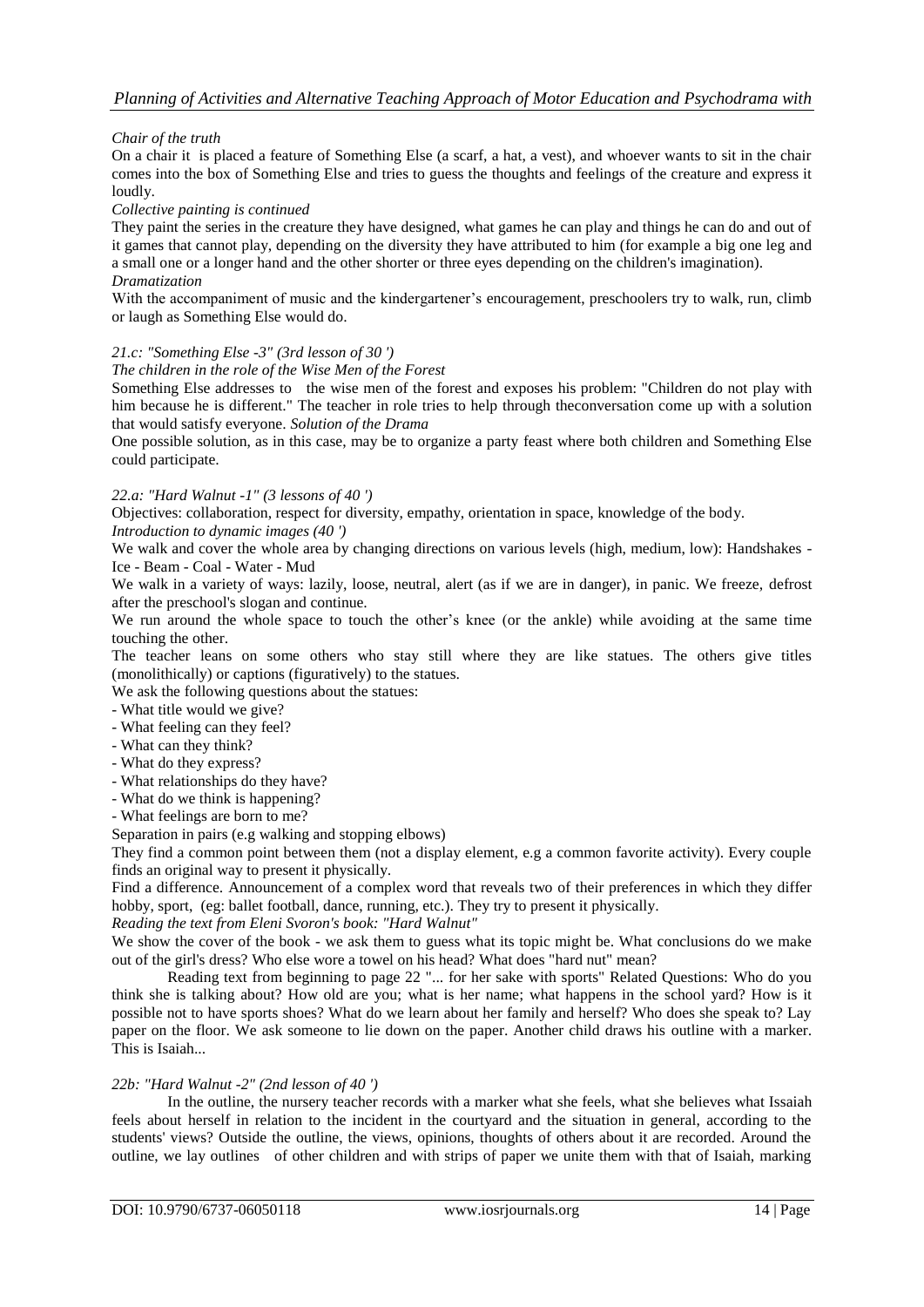things (favorite toys, food, music, habits, ways of fun, marital status) that distinct her or unite her with the other children.

- Question: What is Issaiah of our history? What is the difference between the notions of "Refugee"? "Immigrant", "Foreigner"? There is a discussion and an attempt to understand the different concepts. *Text deepening techniques (30 ')*

Creating groups: We move freely in the above way (levels, rhythms, directions, gaps). When we meet someone we shake hands with him and greet. We do not leave his hand if we do not get another. After the nursery teacher's slogan we stand still by joining successively: two elbows, three backs, four fronts forming random groups of 4.

Toddlers choose papers with the names of Mrs. Persephone, Issaiah's and two of her classmates and try to portray some point of the incident in the courtyard with a frozen image. The other group watches and tries to guess the feelings and thoughts of the heroes of the image. Using educational training techniques, we can explore the story further:

*Thinking detection*: We touch someone frozen on the shoulder and hear his deepest thought.

*Make it vivid*: We animate the image by pressing the button of a fantastic remote control. The heroes are moving and talking and the scene is evolving.

The kindergartener asks if the scene can continue in a different way and asks the groups to show if they want the different evolution by dramatizing it. Asking questions about the life of the protagonist and her family after the incident, the kindergarten and acting as a scriber can record stories and children can illustrate them.

#### *22c: "Hard Walnut -2" (3rd lesson of 40 ')*

The kindergarten asks if it was Issaiah's birthday and they the children wanted to organize a surprise celebration:

- Which music would they choose?
- What games would they play?
- What music would they hear?

This is followed by research and the organization of the celebration.

#### **Results - evaluation**

The children who participated in the intervention program of physical education have improved both their motor skills and the social capacities of intercultural readiness. The children were happy in their own confession and enjoyed the activities they proposed and played. At the end of each game - activity that the children had played, they were asked and evaluated their game and their emotional status through the display of cards with faces that depicted various moods such as pleasure, fatigue, anger, crying, regret etc. All children (N  $=$  38) chose - at the end of the intervention - the card depicting the cheerful and smiling face.

**Table ΙΙΙ**: Assessment of children's emotional condition in the sample after each intervention activity. Pleasure-Contentment Fatigue-Burn out Sadness Anger

#### **II. Conclusions - Discussion**

The originality of the work lies in the fact that as shown by the literature review there are no studies related to physical education programs to enhance motor skills and intercultural preschooler readiness. While international organizations such as the Council of Europe (GieB-Stuber, (2010); Barrett et al., 2013) point out that the team physically games can provide an opportunity for children to learn values such as respect, tolerance, cooperation, there are no research efforts in this direction, though.

Papadopoulos, Tilki and Taylor (1998) argue that intercultural competence may already exist from an early age or be developed and evolved. The basis of successful intercultural communication is emotional competence along with intercultural sensitivity. The interculturally competent person understands, as it interacts with people from other cultures their particular assumptions, thoughts, feelings and ways of acting. Intercultural competence is a set of cognitive and emotional characteristics and features that relate to behavior and mobilization, a set that makes individuals able to adapt effectively to intercultural environments.

The existing research approaches study the impact of the intervention programs of PE. on achieving kinetic objectives (Rule & Stewart, 2002; Venetsanou & Kampas, 2004; Zachopoulou, Tsapakidou & Derri, 2004; Deli, Bakle & Zachopoulou, 2006), the application of kinetic activity as interdisciplinary learning tool (Flaherty 1992; Kostantelia & Tsapakidou, 2009) and the promotion of social skills (Hellison, 1995; Dyson, & Strachan, 2000; Pollatou, 2003; Maggotzi & Gouda, 2007). The mobile targets that have been studied is the development of basic motor skills, psychomotor development (Zaragas, 2011) and the reduction of childhood obesity (Pate, Pfeiffer, Trost, Ziegler & Dowda, 2004; Benham-Deal, 2005), as well as the learning kinetic relationship and social skills (Zaragas, 2016, 2012).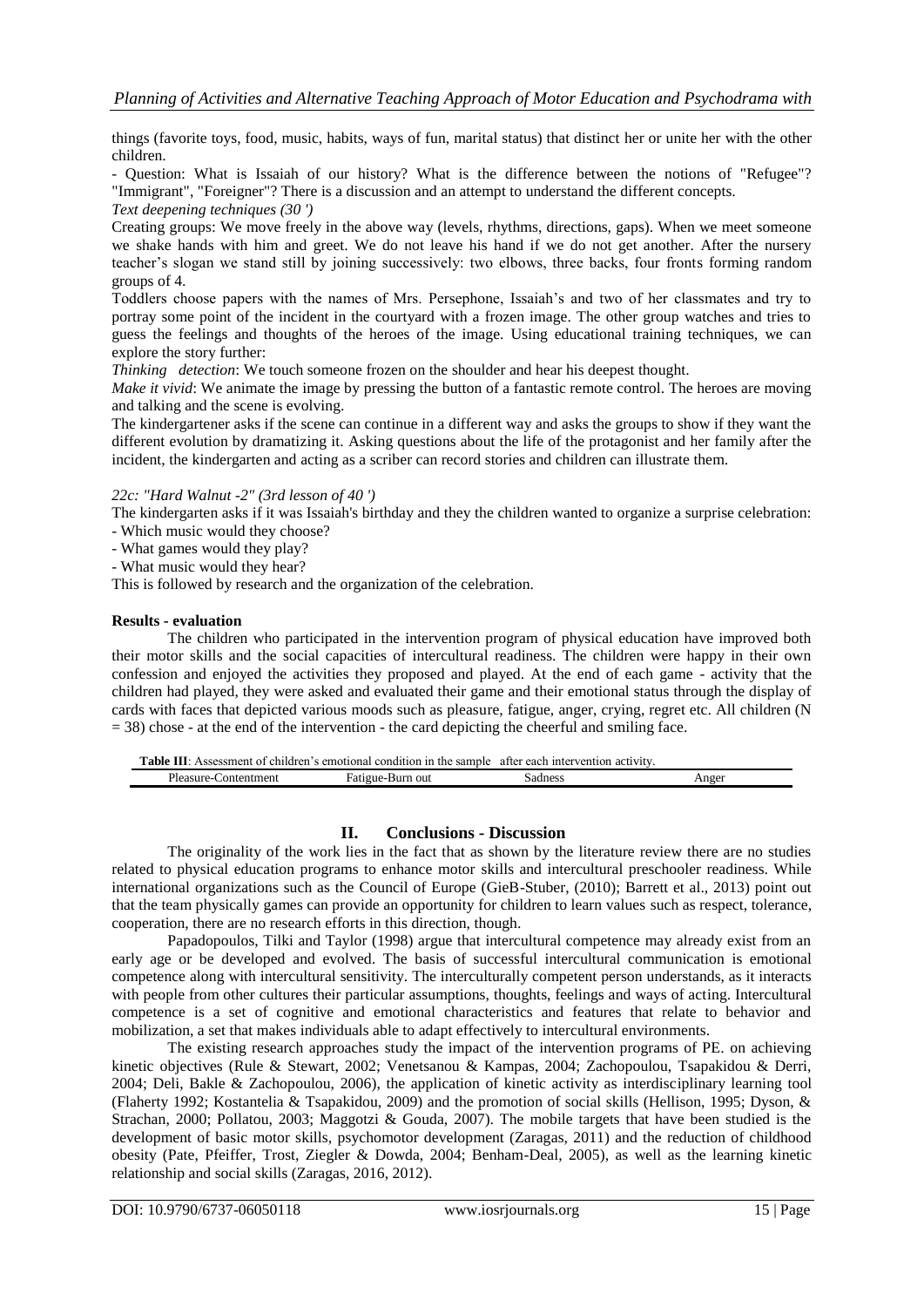The results of the paper can constitute the starting point for further research into the design of physical education programs aimed at enhancing preschoolers' motor skills and intercultural preparedness, as well as their effort to evaluate them.

The design of the present work was flexible and open, was based on children's existing knowledge of the present situation, responded to their perceptions and expanded their ability to act.

#### **Bibliography**

- [1]. Alkistis, (2008). *Black cow, white cow. Dramatic art in education and interculturalism*. Athens: Place.
- [2]. Althsuler, L., Sussman, N.M. & Kachur, E. (2003). Assessing changes in intercultural sensitivity among physician trainees using the intercultural development inventory. *International Journal of Intercultural relations,* 27, (p.387-401).
- [3]. Barrett, M., Byram, M., Lazar, I., Mompoint-Gaillard, P. & Philippou, S. (2013). *Developing Intercultural Competence through Education,* Council of Europe.
- [4]. Benham-Deal, T. (2005). Preschool children's accumulated and sustained physical activity. *Perceptual and Motor Skills,* 100 (2), 443-450.
- [5]. Bennett, J.M. (1998). Intercultural communication: A current perspective. In J.M. Bennett (Ed.), *Basic concept of intercultural communication: Selected readings* (p.1- 34). Yarmouth, ME: Intercultural Press.
- [6]. Bennett, J.M. (2004). Becoming Interculturally Competent. In J. Wurzel (Ed.), *Toward multiculturalism: A reader in multicultural education* (2<sup>nd</sup> ed., p.62-77). Newton, MA: Intercultural Resource Corporation.
- [7]. Bergen, D., (2002). The role of pretend play in children's cognitive development. *Early childhood Research and Practice,* 4, 1-12.
- [8]. Bhawuk, D.P.S. & Brislin, R. (1992). The measurement of intercultural sensitivity using the concepts of individualism and collectivism.*International Journal of Intercultural Relations,* V.16, p. 413-436. USA: Pergamon Press Ltd.
- [9]. Borghetti, C. (2012). Pursuing Intrercultural and Communicative Goals in the Foreign Language Classroom: Clues from Selected Models of Intercultural Competence. In *Technology and Autonomy in Language Teaching and Learning* (p. 333359). Frankfurt: Peter Lang.
- [10]. Bourdieu, P. & Passeron, J. (1993). *The heirs*. Αthens: Book Institute, Κardamitsa.
- [11]. Bucher, C. A. & Wuest, D.A. (1987). Foundations of physical education and sport. St. Louis, M.O.: C.V. Mosby. Ni Uigin (Eds.), *Translation, Technology and Autonomy in Language Teaching and Learning* (p. 333-359). Frankfurt: Peter Lang
- [12]. Byram, M. (1997). *Teaching and Assessing Intercultural Communicative Competence,* (p.1-3, 30,71). Clevedon: Multilingual Matters.
- [13]. Byram, M.(2003). On Being 'Bicultural' and 'Intercultural'. In G. Alred, M. Byram & M. Flemig (Eds.), *Intercultural Experience and Education* (p.8, 50-66). Clevedon: Multilingual Matters.
- [14]. Byrne, T. (2002). Teaching Personal and Social Responsibility through Ball Games. *Journal of Health and Physical Education Unit of Work*. http://www.deakin.edu
- [15]. Chatzihristou, Ch., Gavrilis, P. & Lambropoulou, A. (2005). Native and foreign students in Greek schools: Intrapersonal adaptation dimensions and stressful strategies. In: Hadjichristou, Ch. (2011). *School Psychology*, p.300. Athens: Typothito
- [16]. Chen, G.M. & Starosta, W.J. (1997). A Review of the Concept of Intercultural Sensitivity. *Human Communication*, 1, 1-16.
- [17]. *Chen, G.M. & Starosta, W.J. (1998). A review of the concept of intercultural awareness. Human Communication, 2, 27-54.*
- [18]. Chepyator-Thomson, J. R. (1994). Multicultural Education. Culturally Resposive Teaching. *JOPERD,* 61, 33-36.
- [19]. Dai, X. & Chen G.M. (2014). Introduction. In X. Dai & G.M. Chen (Eds.), *Intercultural communication competence. Conceptualization and its development in cultural contexts and interactions* (p. 1-12). Newcastle/Tyne: Cambridge Scholars Publishing.
- [20]. Damanakis, M. (2005). *Education of Resettants and Foreign Students in Greece. 8th reprint. Intercultural Approach*. Athens: Gutenberg.
- [21]. Deardoff, D. K. (2004). *The identification and assessment of intercultural competence in practice* (Doctoral dissertation). North Carolina State University, Raleigh.
- [22]. Deardoff, D. K. (2006). Identification and Assessment of Intercultural Competence as a Student Outcome of Internationalization. *Journal of Studies in International Education,* 10, p. 241-266.
- [23]. Deardoff, D. K. (2009). Implementing Intercultural Competence Assessment. In D.K. Deardoff (Ed.), *The SAGE Handbook of Intercultural Competence* (p.477-491). U.S.A: SAGE Publications, Inc.
- [24]. Deardoff, D. K. (2011). Assessing Intercultural Competence.*New Directions for Institutional Research,* 149, p.65-79.
- Deardoff, D.K. (2010). Intercultural competence in higher education and intercultural dialogue. In S. Bergan & H. Van't Land (eds.), *Speaking across borders: the role of higher education in furthering dialogue* (p.87-99). Strasbourg Cedex: Council of Europe.
- [26]. Deli, E., Bakle, I. & Zachopoulou, E. (2006). Implementing intervention movement programs for kindergarten children. *Journal of Early Childhood Research,* 4(1):5-18.
- [27]. Derri, V., Kellis, I., Vernadakis, N., Albanidis, E. & Kioumourtzoglou, E., (2014). The effect of an Intercultural Physical Education Program in Comparison to the Typical One on Students' Social Skill Learning. *JHSE,* 9(1):91-102.
- [28]. Dolyopoulou, E. (2006). *Modern trends in pre-school education*. Athens: Dardanos.
- [29]. Dyson, Β. & Strachan, Κ. (2000). Cooperative learning in a high school physical education program. *Waikato Journal of Education,* 6, 19- 37.
- [30]. Fantini A. E. (2000). A Central Concern: Developing Intercultural Competence. In SIT *Occasional Paper Series.* Brattleboro (VT), p.25-42.
- [31]. Fantini, A. E. (2009). Assessing Intercultural Competence. Issues and Tools. In D.K. Deardoff (Ed.), *The SAGE Handbook of Intercultural Competence* (p. 456-476). U.S.: SAGE Publications, Inc.
- [32]. Flaherty, G. (1992). The learning curve: Why textbook teaching doesn't work for all kids. *Teaching Today,* 67(6):32-33.
- [33]. Fritz, W., Graf, A., Hentze, J., Mollenberg, A. & Chen, G.M, (2005). An examination of Chen and Starosa's Model of Intercultural Sensitivity in Germany and United States. *Intercultural Communication Studies,* 14(1):53-64.
- [34]. Gallahue, D. (2002). *Developmental Physical Education for modern children.*Thessaloniki: University Studio Press.
- [35]. Gallahue, D.L. (1996). *Developmental physical education for today's students*. Dubuque, IA: Brown & Lunchmark.
- [36]. Gerlach, E., Barker, D., Gerber, M., Knopfli, Muller, C. & Puhse, U. (2011). Forderung interkulturellen Lernens im Sportunterrricht: Ergebnisse der Programmdurchfuhrung der SSINC-Interventionsstudie. *Sportunterricht,* 60, (8), 254 -258.
- [37]. GieB-Stuber, P. (2010). *Development of intercultural Skills through Sport and Physical Education in Europe.* Sport facing the test of cultural diversity, P. 23-30. Strasbourg: Council of Europe.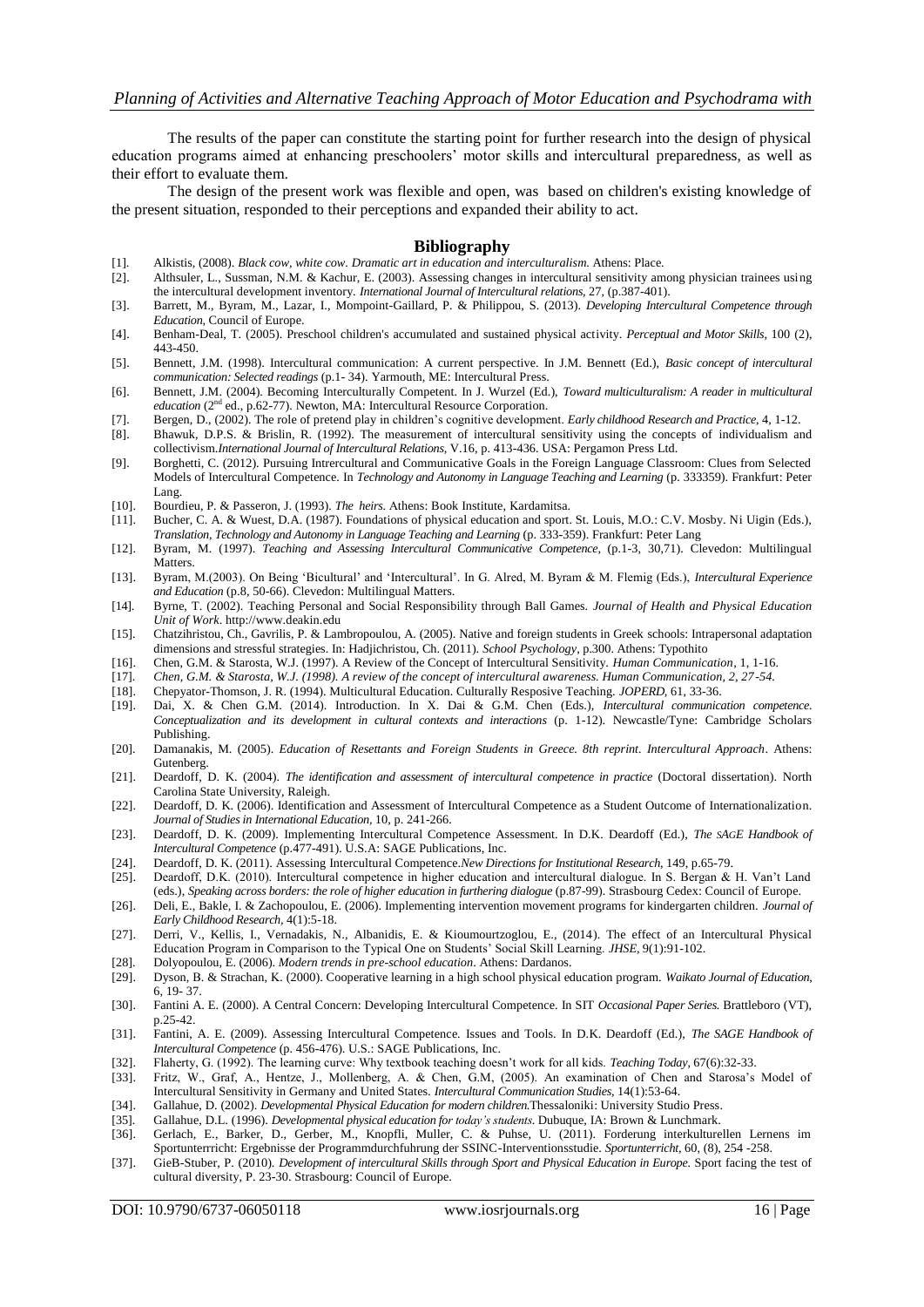- [38]. Grimminger-Seidensticker, E. & Mohwald, A. (2016). Intercultural education in physical education: result of a quasiexperimental intervention study with secondary school students, *Physical Education and sport pedagogy,* 22(5): 445 - 458*.*
- [39]. Haibach-Beach, p., Reid, G. & Doug Collier, D. (2018). *Motor learning and Development*. 2nd Edition, Custody: H., Zarakas, Athens, Ed.: Pedio.
- [40]. Hammer, M. (2015). *Why Should You Consider Using the Intercultural Development Inventory (IDI)*? Berlin: Intercultural Development Inventory.
- [41]. Hastie, P. & Buchanan, A. (2000). Teaching Responsibility through Sport Education: Prospects of coalition. *Research Quarterly for Exercise and Sport,* 71, p. 25-35.
- [42]. Hellison, D. (1985). *Goals and strategies for teaching physical education*. Champaign, IL: Human Kinetics.<br>[43]. Hellison, D. (1995). *Teaching Responsibility through physical activity*. Champaign IL: Human Kinetics
- [43]. Hellison, D. (1995). *Teaching Responsibility through physical activity*. Champaign IL: Human Kinetics. [44]. Howell, K. (2014). What constitutes an Intervention? Portions of this presentation are from Curriculum-[44]. Howell, K. (2014). *What constitutes an Intervention? Portions of this presentation are from Curriculum-based Evaluation: teaching and*
- *decision-making* (4th ed.) Howell, Hosp & Hosp. [45]. karp, M., Holmes, P., & Bradshaw -Tauvon, K. (2002). *Psychodrama – Theory and Practice*. Edit.: L., Ζogafou, Thessaloniki,
- University Studio Press.
- [46]. Keisidou, A. (2008). *Teaching and Learning in Multicultural School: Teaching Approaches and Educational Material*, p.7-8. Thessaloniki: Proceedings of the 10 & 11 December 2007 Conference.
- [47]. Kellis, H. (2011). *The approach of cultural diversity for primary school pupils through physical education lessons*. Doctoral Thesis, TEFAA, University of Thrace and University of Thessaly.
- [48]. King, A. (1990). Psychodrama, In *Pedagogical Psychological Encyclopedia Dictionary*, Edition: Greek Letters, Athens, Vol. 9, pp .: 5194 -97.
- [49]. Kostandeleia, N., & Tsapakidou, A. (2009). Kinetic development and understanding of shapes and solids within a cross-curricular program at Nursery. *Practical Book 6th Pan-Hellenic Conference on Science and New Technologies in Education*. Pedagogical Faculty of the University of Western Macedonia, Florina, pp. 462-469.
- [50]. Lembesis, M. (2006). Student, physical expression and theater. Ways of "reading" and expressing oneself. Ways of approach, acquaintance and communication with the other. In K. Drakopoulou (Ed.) *Theater and Intercultural Education* (p. 118-139). Athens: Daedalus.
- [51]. Maggotzi, E., & Gouda, M. (2007). Collaborative learning as a means of developing social skills in the physical education course. *Searches in Physical Education & Sports*, 5 (1), 82-94.
- [52]. Martinek, T., Schilling, T., & Johnson, D. (2001). Transferring Personal and Social Responsibility of Underserved Youth to the Classroom. *The Urban Review,* 33, p. 2945.
- [53]. Matsumoto, D. (2015). *Dictionary Psychology of Cambridge*, Athens, Ed.: Pedio, p. 805.
- [54]. Melograno, V. J. (1996). *Designing the Physical Education curriculum.* Campain, IL: Human Kinetics.
- [55]. Midthaugen, P. (2011). *Learning the Difference: On-the-job Training of PE Teachers, and its Effect on Upper Secondary Students*, Norwegian School of Sport Sciences.
- [56]. Ministry of Education Pedagogical Institute, (2011). *Cross-curricular Unified Framework of Study Programs for the Kindergarten.*
- [57]. Ministry of Lifelong Learning and Religions Affairs, (2014). *New School (21st Century School) - New Curriculum*. Nursery School Program. Revised edition, Athens.
- [58]. Ministry of National Education and Religions Affairs Pedagogical Institute, Mourneli, P., Koutsouki, M., Zografou, M., Maridaki, M., Chatzopoulos, D., & Agalianou. S. (2006). *Physical Education of the 1st and2nd Primary School Teachers' Book*, Organization of the Publishing of Academic Books, Athens.
- [59]. Murgala, J. (2002). *Exploratory Study of Responsibility Model Practitioners.* Unpublished Doctoral Dissertation, University of Illinois at Chicago.
- [60]. National Association for Sport and Physical Education (NASPE) (2002). *Active for Life developmentally appropriate movement programs for young children*. In cooperation with Human Kinetics Publishers*,* Washington, D.C.
- [61]. Nikopoulou, M. (2006). *The Role of Physical Education in Intercultural Education. Developing Children's Personal and Social Responsibility*. Doctoral thesis. Aristotle University of Thessaloniki, Department of Physical Education and Sport Science.
- [62]. Orlick, T.D. (1981). Positive socialization via cooperative games. *Developmental Psychology,* 17, p.426-429.
- [63]. Palaiologou, N. & Evangelou, D. (2003). *Intercultural Pedagogy. Educational, Teaching and Psychological Approaches*, p.94. Athens: Atrapos.
- [64]. Pangrazi, R. & Drast, P. (1997). *Dynamic Physical Education for Secondary Students.* (3rd ed.), Allyn & Bacon.
- [65]. Pantazis, B. (2004). Intercultural fullness as a subject in teacher education. In A. Trilianos, I. Karamnas (Ed.) *Learning and Teaching in the Knowledge Society, Proceedings of the Pan-Hellenic Conference*, vol. A, p. 197-205.
- [66]. Papadopoulos, I., Tilki, M. & Taylor, G. (1998). *Transcultural Care: A guide for Health Care Professionals.* London: Quay Books.
- [67]. Papadopoulos, P. & Gleni, X. (2014). Meeting Theater Techniques with Film Education: A three-year program aimed at understanding difference and creating empathy and solidarity in elementary school students. In B. Baros, L. Stergiou & K. Chatzidimou (Ed.), *Issues of intercultural communication and education*, pp. 235-257. Athens: Interaction.
- [68]. Papakyriakou Polymenakou, F. (1992). *The Game in Exercise and Learning*, Thessaloniki, published: Observer.
- [69]. Pate, R., Pfeiffer, Κ., Trost, S., Ziegler, P. & Dowda, M. (2004). Physical Activity among Children Attending Preschools. *Pediatrics,* 114 (5), p. 1258-1263.
- [70]. Patsiouras, A. (2008). Racism and fear for the stranger in society, education and sport. *Inquiries in Physical Education and Sports, 6 (3), p.279-302.*
- [71]. Pollatou, E. (2003). Basic elements of General Gymnastics programs aiming at the multifaceted development of motor and social skills in children aged 4 years*. Inquiries in Physical Education & Sport, 1 (3), 238-*243.
- [72]. Presidential Decree 476/1980: About the Kindergarten's Analytical and Timetable Program. Official Gazette 132 / 22.5.1980, no.  $A^{\prime}$
- [73]. Presidential Decree 486/1989: *Detailed and Daily Program of the Kindergarten*. Official Gazette 208/1989, no. A'.
- [74]. Rule, A. & Stewart, R. (2002). Effects of Practical Life Materials on Kindergartners Fine Motor Skills. *Early ChildhoodEducation Journal,* 30 (1), p.9-13.
- [75]. Ruokonen, I. & Kairavuori, S. (2012). Intercultural Sensitivity of the Finnish Ninth Graders*. Journal of Procedia-Social and Behavioral Sciences*,45, p.32-4,
- [76]. Schewe, M. (1998). Culture through literature through drama. In: M. Byram & M. Fleming (Eds.), *Language learning in intercultural perspectives: Approaches through drama,* p.204-221. Cambridge: University Press.
- [77]. Sextou, P. (2007). *Practical Theater Applications inPrimary and Secondary Education*. Athens: Kastanioti